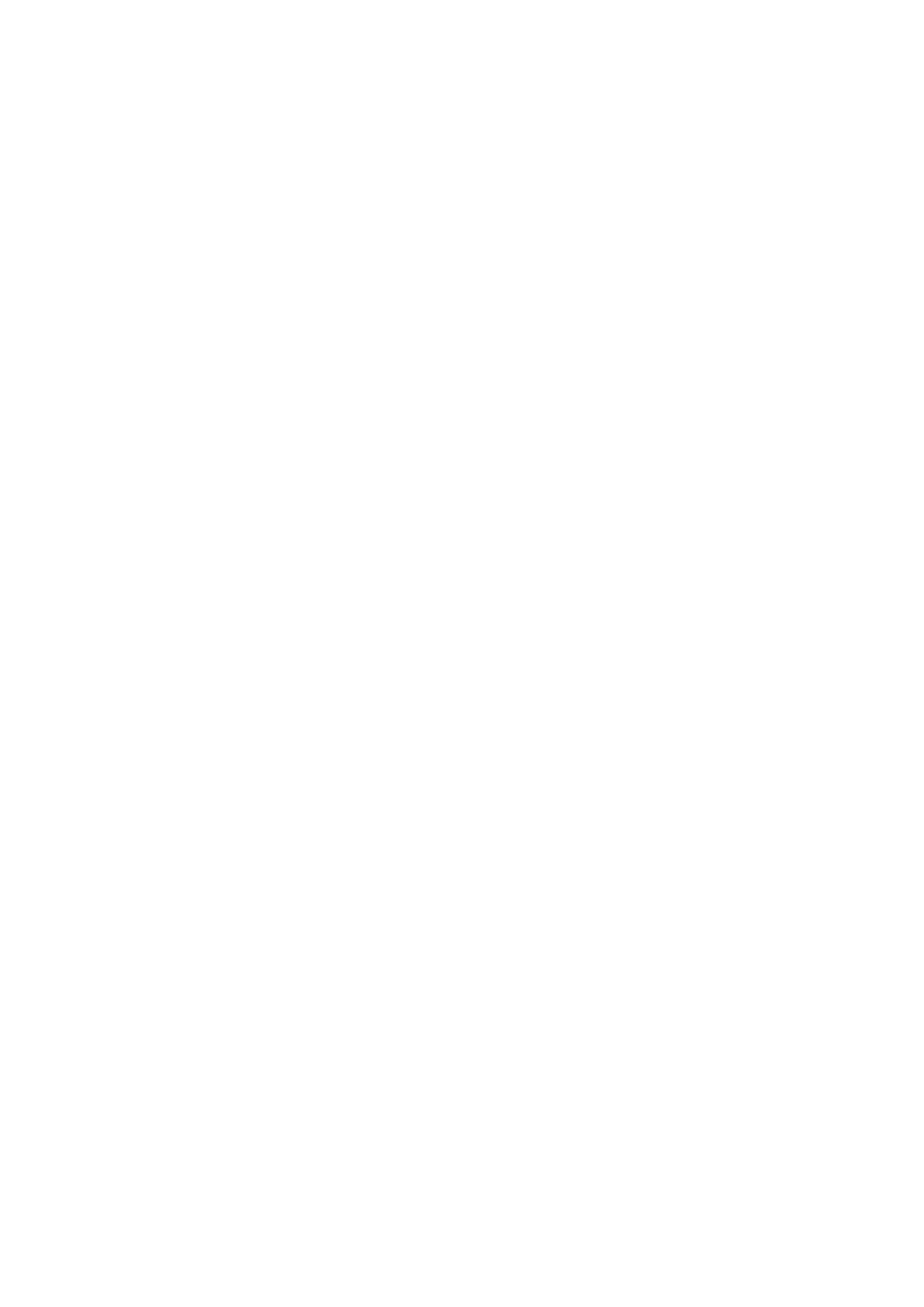### **Acknowledgements**

I want to express my greatest gratitude to my supervisor Valeri Zakamouline for his patience and wisdom guiding me through this process. Writing the thesis was not easy, but rather challenging and interesting.

Tatsiana Kiryienka Kristiansand, 2010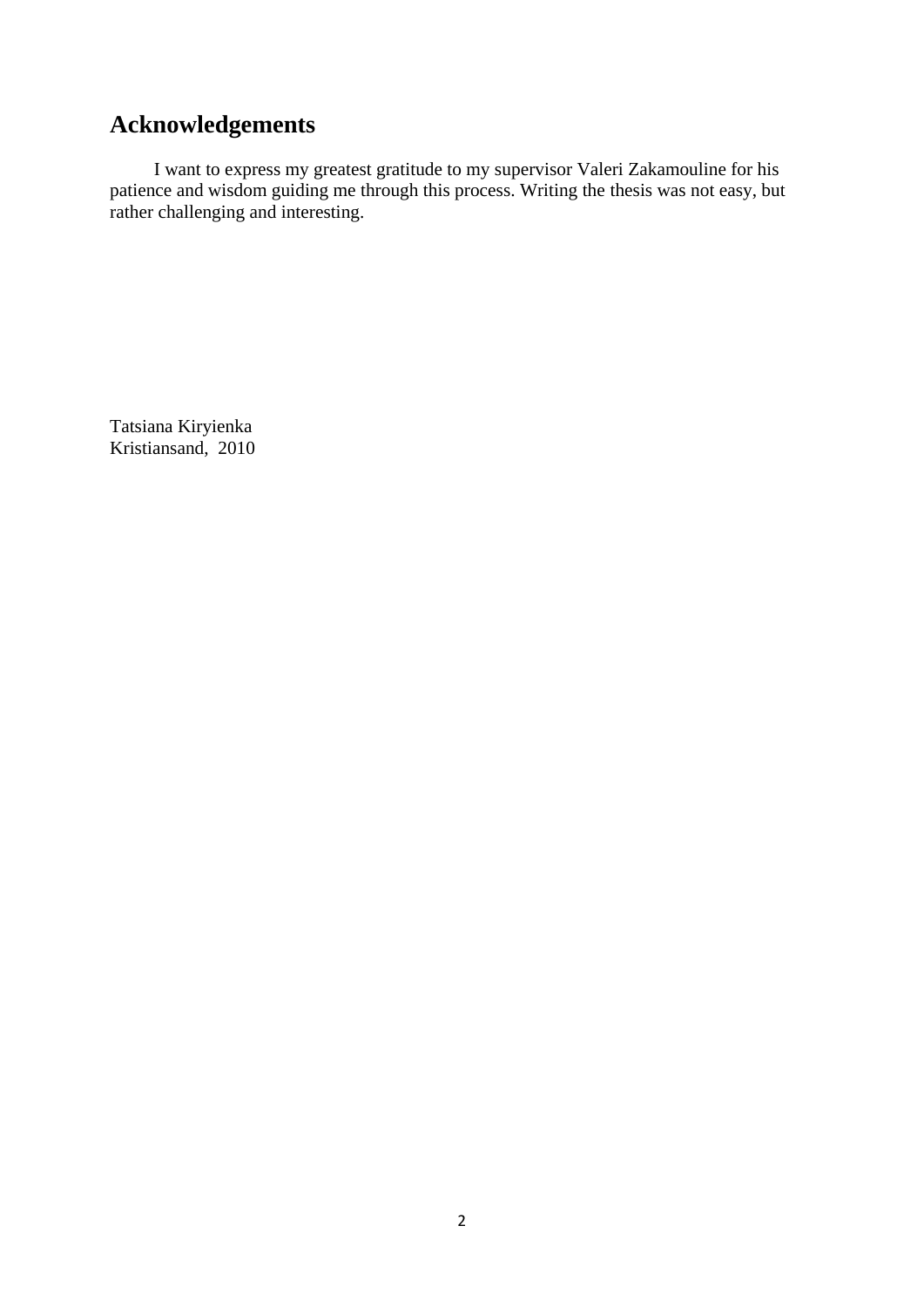### **Abstract**

This thesis was carried out as the final assignment of the Master of Business Administration Program at University of Agder, in the Faculty of Economics and Social Sciences.

The subject of the thesis is the relative performance of different asset classes during different phases of the rhythmic cycles. Different phases of the stock market cycle have been searched for and analyzed. The historical experience is used to make the analysis.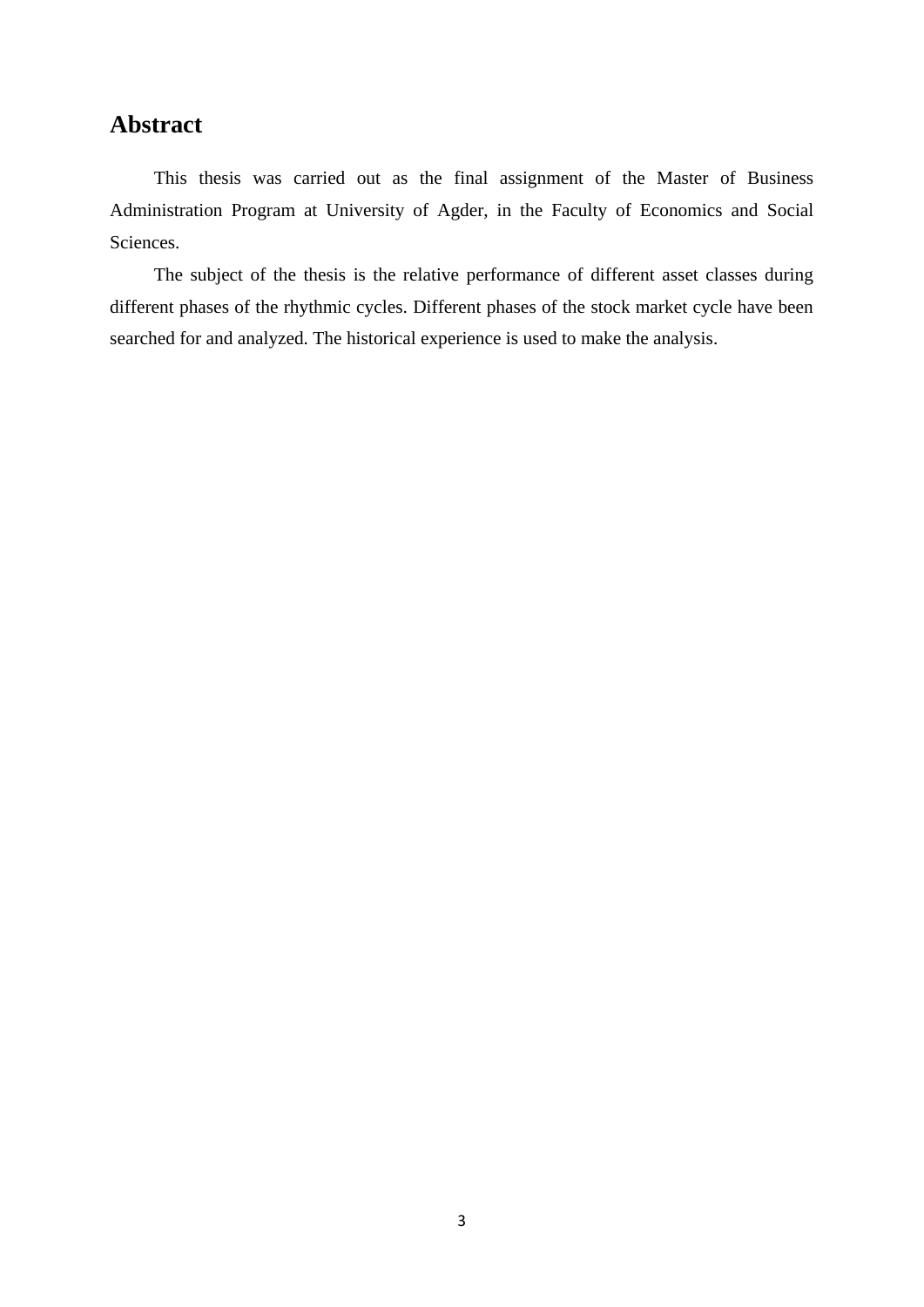## **Table of contents**

| 1.1. Determination and Measuring the Long Market Cycle in the Stock Market10     |
|----------------------------------------------------------------------------------|
| 1.2. Cyclical Dynamics as Explanation of the Long-Term Reversal14                |
| 1.3. Turning Points and Summary Statistics of Market Upswings and Downswings16   |
|                                                                                  |
| 2.1 Classification of the Asset Classes. The Bond Market and Equity Securities20 |
|                                                                                  |
|                                                                                  |
|                                                                                  |
|                                                                                  |
|                                                                                  |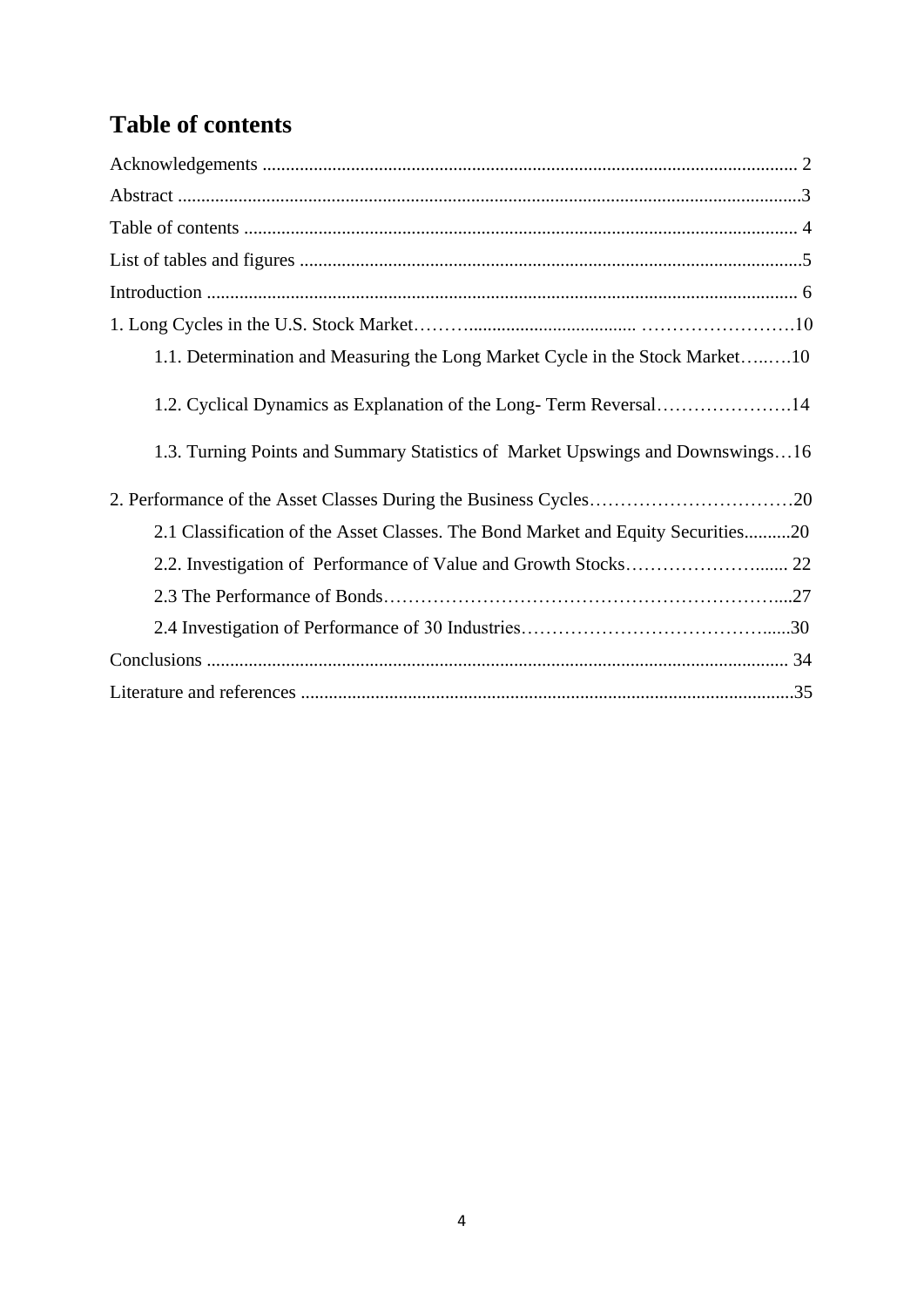# **List of tables and figures**

| Table 2. Descriptive statistics of monthly returns during periods of upswings and                         |  |
|-----------------------------------------------------------------------------------------------------------|--|
| downswings. Here the returns are standard returns, not log returns 18                                     |  |
|                                                                                                           |  |
|                                                                                                           |  |
|                                                                                                           |  |
| Figure 1. Panel (a) reports the results of the estimation of the first-order autocorrelations for         |  |
| k=1,,25 year periods. Panel (b) shows a scatter plot of $r_{t,t+17}$ versus $r_{t-17,t}$ . In addition, a |  |
|                                                                                                           |  |
| Figure 2. The compounded log market return over 1926-2009 years together with a fitted                    |  |
|                                                                                                           |  |
| Figure 3. Panel (a) reports the results of the spectral analysis using the residuals from the             |  |
| linear fit. Panel (b) reports the results of the harmonic analysis. In particular, this panel plots       |  |
|                                                                                                           |  |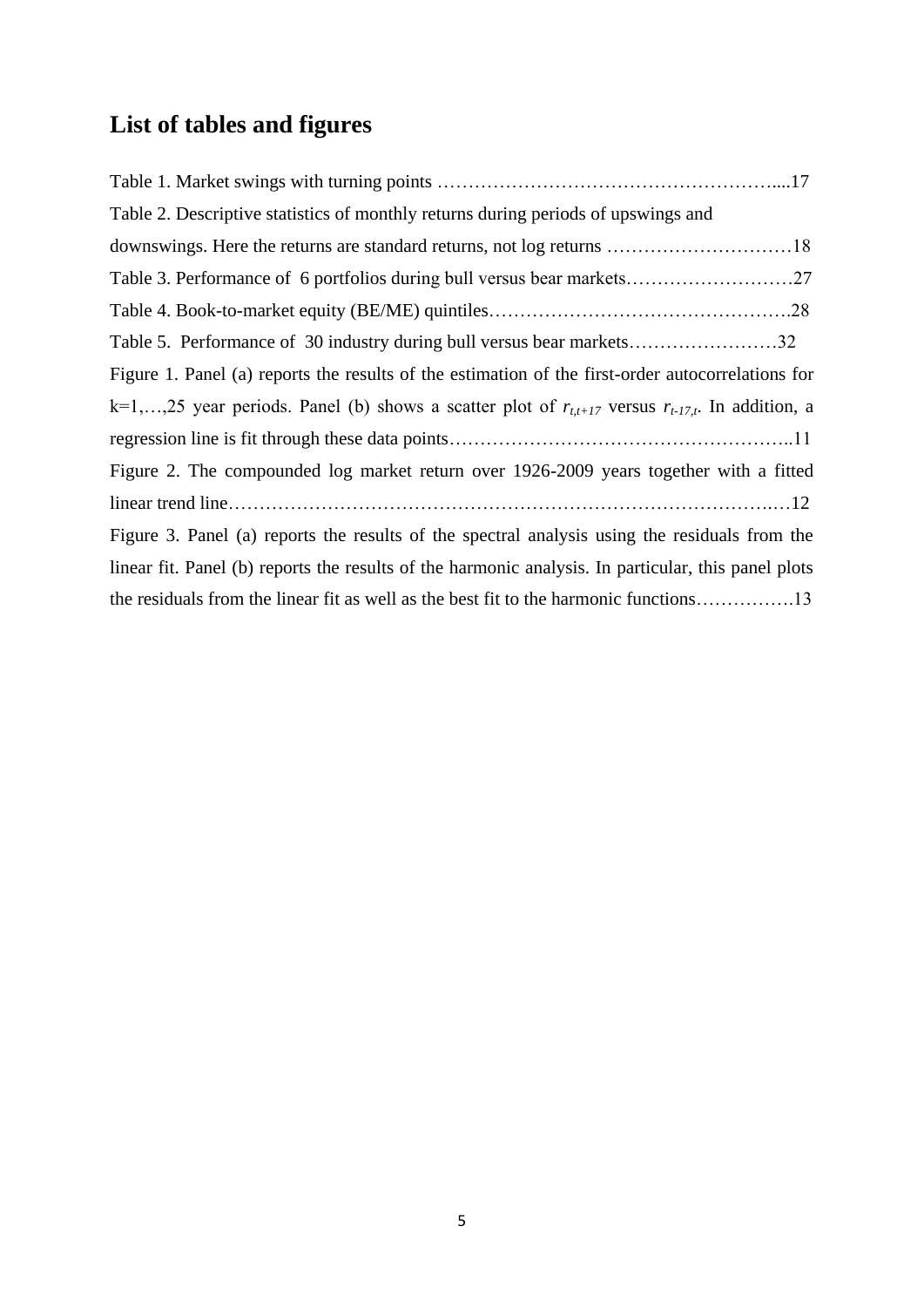### **Introduction**

This paper analyzes the historical performance of different asset classes during different periods of stock market. The aim of the master's thesis is to analyze previous studies on the dynamics of economic activity and to show that there is a long-term interrelated cyclical behavior of the stock market. The type of dynamics is broadly termed as "business cycles" or "economic cycles". Owen (1817) and Sismondi (1819) seem to be the first to present a systematic exposition of periodic economic cycles. The first part of the twentieth century exhibited widespread acceptance in the economics profession of the cyclical nature of capitalist development, including long periods of upswings and downswings. The most known economic cycles are the Kitchin inventory cycles of 3-5 years, the Juglar fixed investment cycles of 7-11 years, the Kuznets infrastructural investment cycles of 15-25 years, and the Kondratiev long technological cycles of 45-60 years.

Burns and Mitchell (1946), the founders of the modern business cycle literature, defined business cycles as follows: *"Business cycles are a type of fluctuations found in the aggregate economic activity of nations that organize their work mainly in business enterprises: a cycle consists of expansions occurring at about the same time in many economic activities, followed by similarly general recessions, contractions, and revivals which merge into the expansion phase of the next cycle; this sequence of changes is recurrent but not periodic; in duration business cycles vary from more than one year to ten or twelve years; they are not divisible into shorter cycles of similar character with amplitudes approximating their own."*

Obviously, economic theory moved towards the study of economic fluctuations rather than cycles, and the term "business cycle" lost its original meaning. To the macroeconomics point of view on the dynamics of many aggregate economic indicators, modern finance theory considers the dynamics of the aggregate stock market as completely random without any cyclicality in behavior. The efficient market hypothesis of modern finance is associated with the idea of a "random walk", which loosely says that the returns of risky assets are unpredictable. The (simple) random walk model for the returns of risky assets has gained widespread acceptance in finance from the mid of 1960s. However, during the late 1980s there appeared a series of papers where the authors challenged the random walk hypothesis, Fama and French, Lo and MacKinlay, and Poterba and Summers. In particular, these authors considered the time series properties of some economic indicators at increasing horizons up to 10 years and found the indications of mean-reversion, a significant temporary component, and some return predictability at 4-5 year horizons.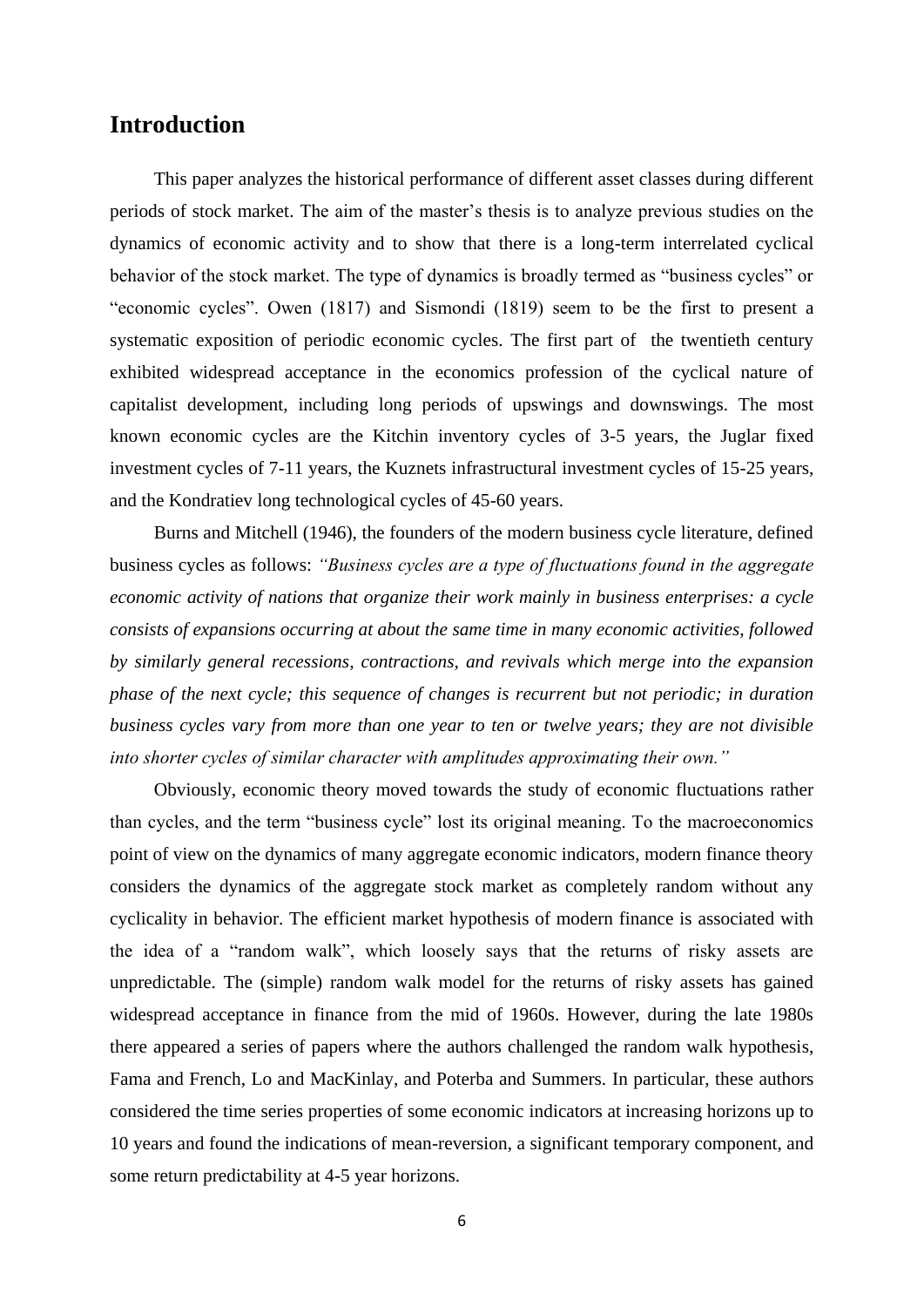In the aftermath of the U.S. stock market crash of 2000 many financial analysts and practitioners began to speak about the existence of regular 18-year stock market cycles (if measured from peak to through; 36-year cycles if measures from peak to peak). Using a simulation experiment we demonstrate that the stock market cycles are highly statistically significant that allows us to reject the hypothesis that the stock market returns follow a simple random walk. We then divide the total historical period into subperiods of stock market upswings and downswings and present the descriptive statistics of upswings and downswings.

The existence of long regular stock cycles in the recent history of the U.S. stock market raises several important questions. Do this cycles really exist or it is just a rare singular coincidence, a result of data-snooping? Are these cycles really of regular nature such that long bull and bear markets alternate every 18 years or so? The problem is as follows. If they are regular, then they are predictable which probably contradicts the absence of arbitrage argument and the efficient market hypothesis. Finally, what causes these cycles and which is the performance of different asset classes during different periods of the business cycles? One of the contributions of this paper is to try to provide some answers to this questions. Having studied the long cyclical behavior of many macroeconomic indicators during the same historical period, we believe that the answers lie in the dynamics of different industries.

Industries differ in their sensitivity to the business cycle. More sensitive industries tend to be those producing high-priced durable goods for which the consumer has considerable discretion as to the timing of purchase. Examples are automobiles or consumer durables. Other sensitive industries are those that produce capital equipment for other firms. Operating leverage and financial leverage increase sensitivity to the business cycle.

The idea of the thesis is to show that different industries should perform differently across stages of the stock market cycle. One way that we think about the relationship between industry analysis and the business cycle is the notion of industry or sector rotation. Sector rotation is an investment strategy involving the movement of money from one industry sector to another in an attempt to beat the market.

There are four stages in market cycle: market bottom, bull market, market top, and bear market. Bull market begins as the market rallies from the market bottom; bear market is the precursor to the next market bottom. The use of "bull" and "bear" to describe markets comes from the way the animals attack their opponents. A bull thrusts its horns up into the air while a bear swipes its paws down. These actions are metaphors for the movement of a market. If the trend is up, it's a bull market. If the trend is down, it's a bear market.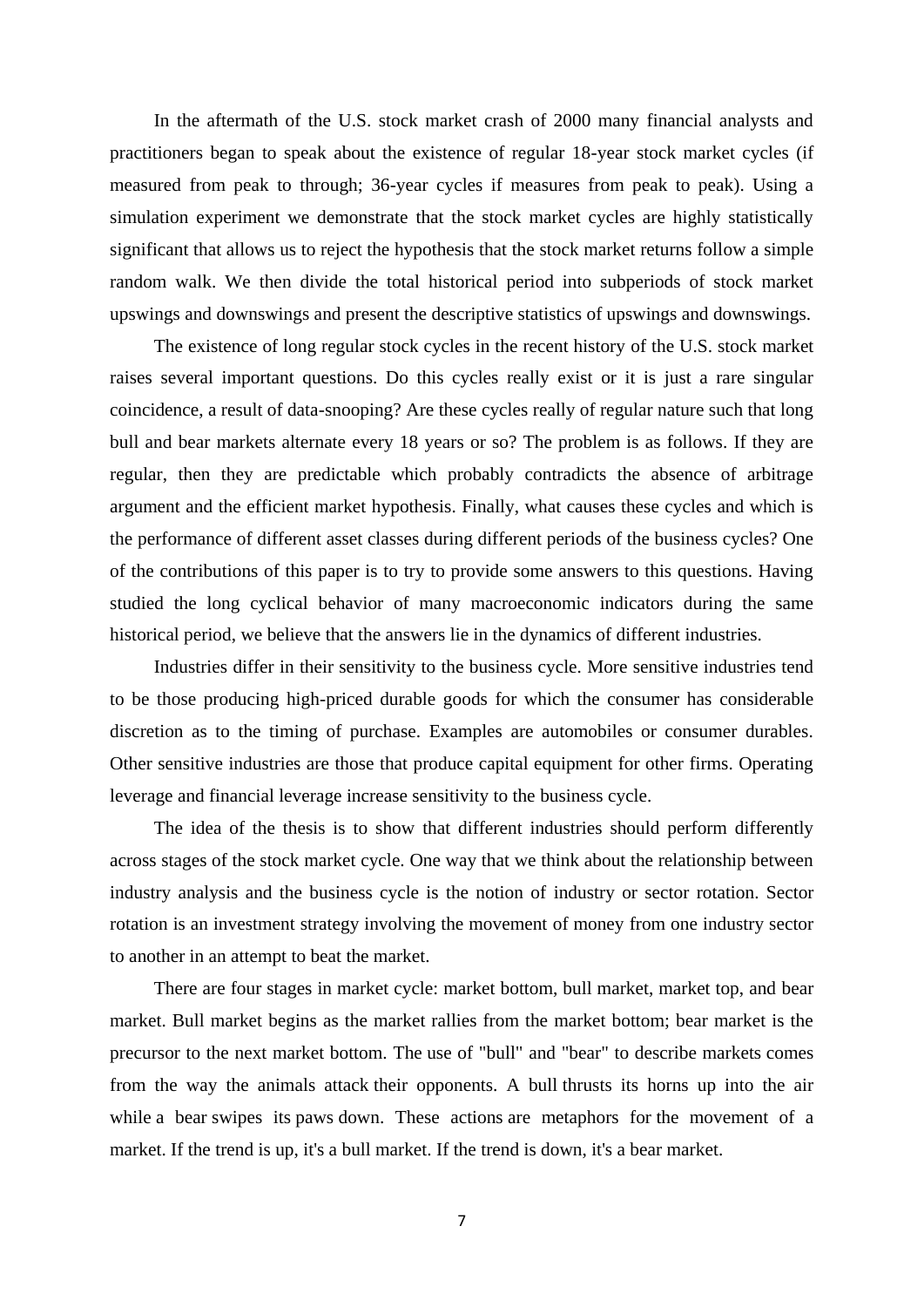We also demonstrate that the size and value premiums widely documented in the literature have basically counter-cyclical behavior with respect to the stock market cycles. The both the size and value premiums are statistically significant only during the periods of stock market downswings. From one side, this result may tell that the size and value premiums can hardly be considered as the investors' compensation for bearing the risk because these premiums are generated in "bad times". From the other side, we also find that small size and high book-to-market ratio stocks do appear to be more risky, as compared with the rest of the market, during the periods of stock market downswings. However, the equity premiums generated by these stocks during market downswings seem to be much higher than a sort of "fair" compensation for bearing the risk.

There are several strands of the literature are related to our paper, and our findings together with interpretations allow to present a unified explanation of many empirical phenomena. This stands are: literature on return predictability; literature on the stock market; literature on conditional estimation and time-varying returns and risk factors; literature on observed cycles and asset classes. Studies of the link between the stock market and macroeconomics provided by Fama and French (1989) reveal that the stock returns seem to be higher at business cycle troughs than they are at peaks. Also several studies report (Harvey (1989b)) that the conditional mean-variance frontier of risky assets changes through time with a business cycle pattern. That is, these findings can be interpreted as the indication that the stock returns exhibit a counter-cyclical behavior to the business cycles. In contrast to these studies, in this paper we consider cycles that are longer than those reported by the NBER. Moreover, we find that the stock market cycles are not really counter-cyclical to the cycles in real economy, but the real economy leads the stock market and sometimes the lag between the economic growth and the stock market growth can be very substantial.

Another strand of literature emphasizes that on long horizons the stationarity of stock returns and SMB and HML Fama/French factors does not hold and these processes should be considered as either time-varying or regime-switching. Zhang (2010) demonstrate that the value premium is time-varying. When investors foresee a high economic growth in the near future, there are more willing to invest in this firms. Similarly, when investors foresee an economic recession, they fear of bad performance of these firms and require a high risk premium.

This thesis is mainly based on the data from the library of Fama and French. The portfolios include all NYSE, AMEX, and NASDAQ firms with the necessary data. During the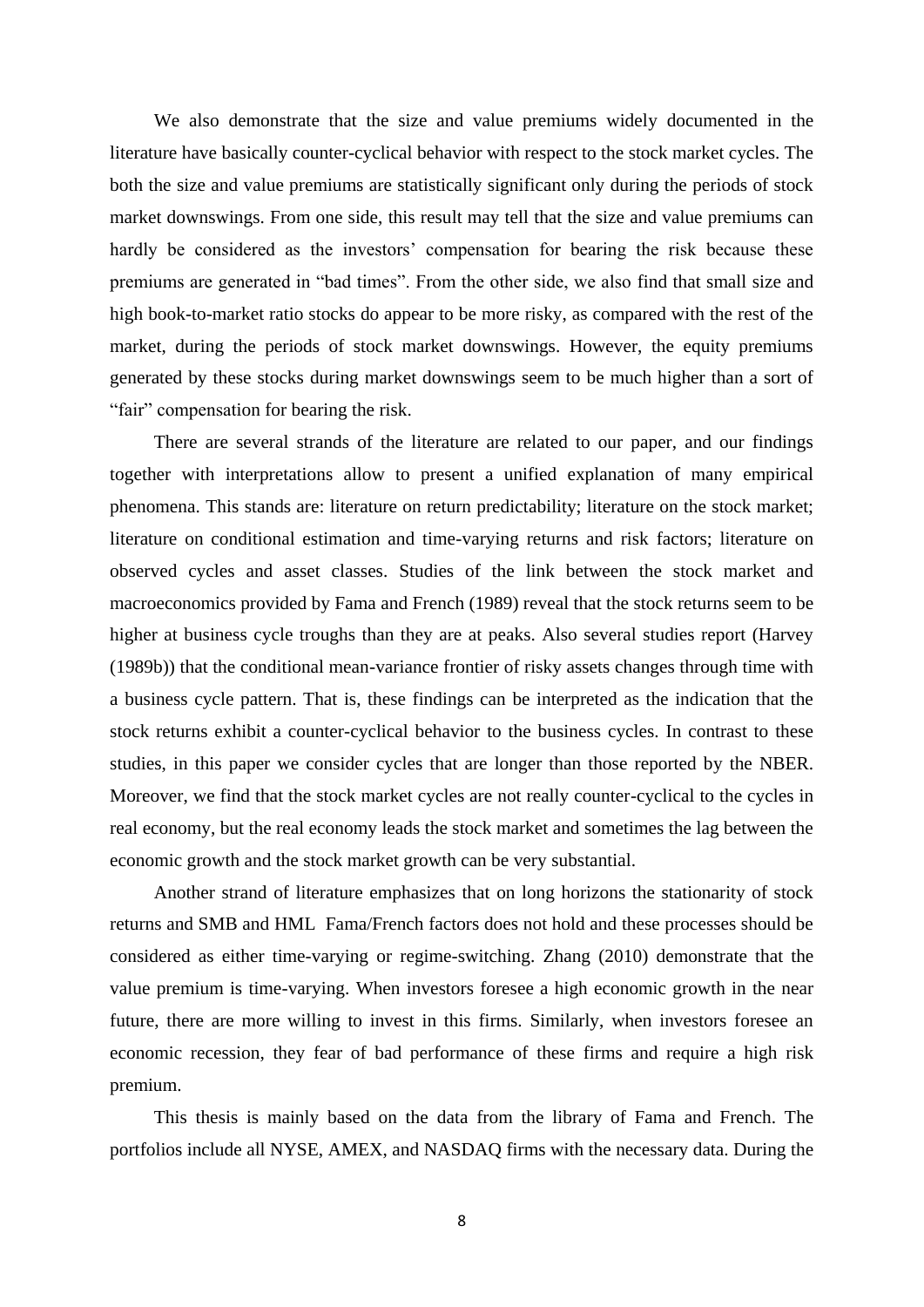analysis of the relative performance of different asset classes the empirical performance of the Sharpe were used.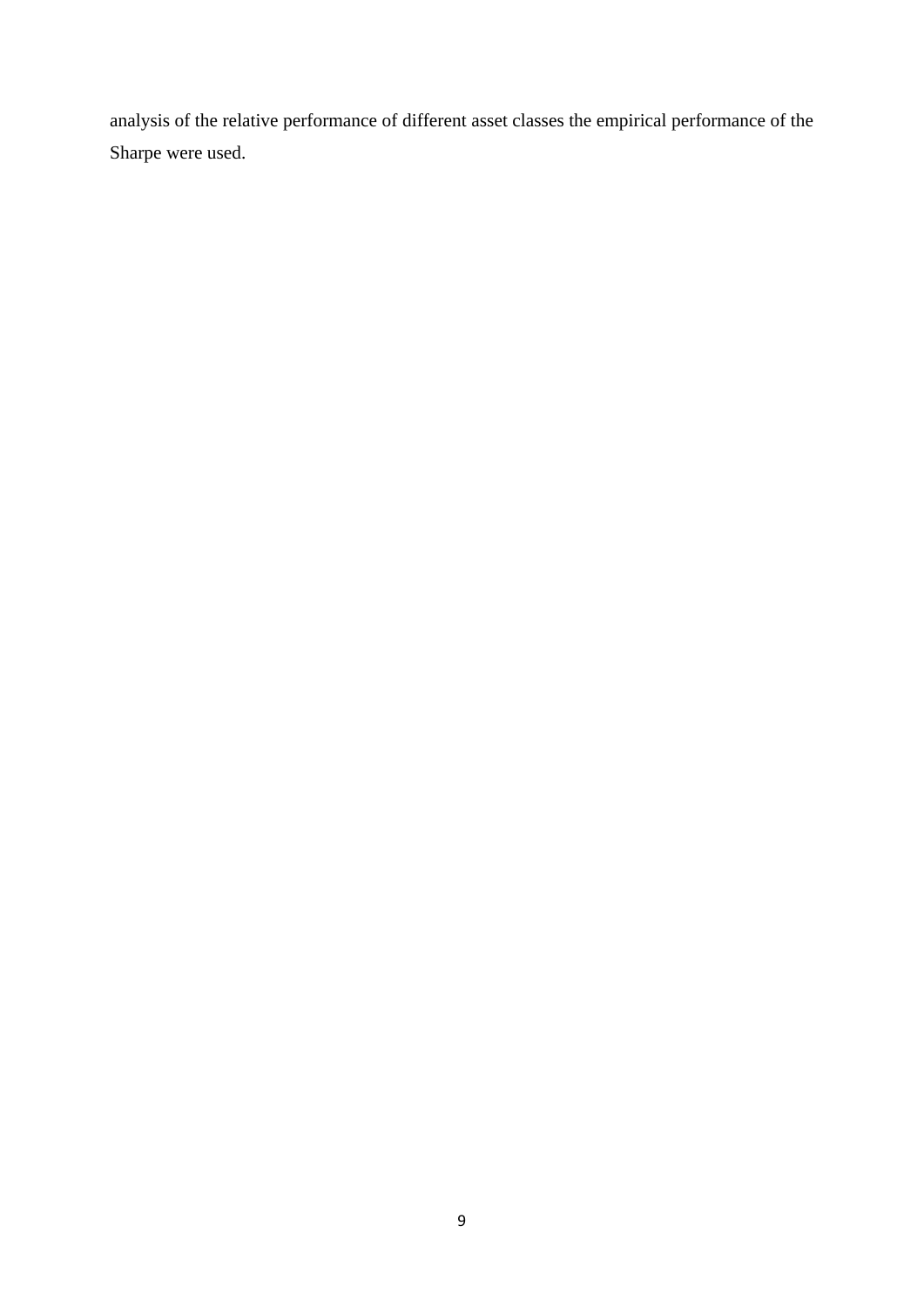### **1Long Cycles in the U.S. Stock Market**

#### **1.1 Determination and Measuring the Long Market Cycle in the Stock Market**

To determine the Long Market Cycles we estimate the trend and the best fit to sine and cosine functions. In our research we analyze the behavior of the aggregate, the whole, market which consists of individual stocks. We use monthly and annual (nominal) returns on the market index for the period from July 1926 to December 2009 obtained from the data library of Kenneth French.<sup>1</sup>

The market index represents the value-weighted return on all NYSE, AMEX, and NASDAQ stocks (from Center for Research in Security Prices (CRSP)). Monthly and annual market index returns are transformed to log returns. Then we regress multi-period returns *rt,t+k* on lagged multi-period returns *rt-k,t*. In particular, we run the following regression

$$
r_{t,t+k} = \alpha_k + \gamma_{1k} r_{t-k,t} + \varepsilon_{t,t+k}.
$$

Observe that the slopes of the regression, *γ1k*, are the estimated autocorrelations of *k*period returns.

Panel (a) in Figure 1 reports the estimated  $\gamma_{1k}$  for k=1,…,25 year periods. Observe that the graph in this panel shows a significant negative autocorrelation (down to -0.2) for 3-4 years returns. These findings are consistent with those reported by Fama and French (1988) who studied the autocorrelation up to 10 years period. Surprisingly, we detect also an extremely high negative autocorrelation (down to almost -0.75) for 17-18 years returns. Recall that the standard model which is the mixture of a random walk with constant drift and a stationary transitory component cannot in principle produce (under reasonable parameters) autocorrelations below -0.5.

Panel (b) in Figure 1 presents a scatter plot of  $r_{t,t+17}$  versus  $r_{t-17,t}$ . In addition, a regression line is fit through these data points.

\_\_\_\_\_\_\_\_\_\_\_\_\_\_\_\_\_\_

<sup>&</sup>lt;sup>1</sup> See http://www.mba.tuck.dartmouth.edu/pages/faculty/ken.french/data\_library.html.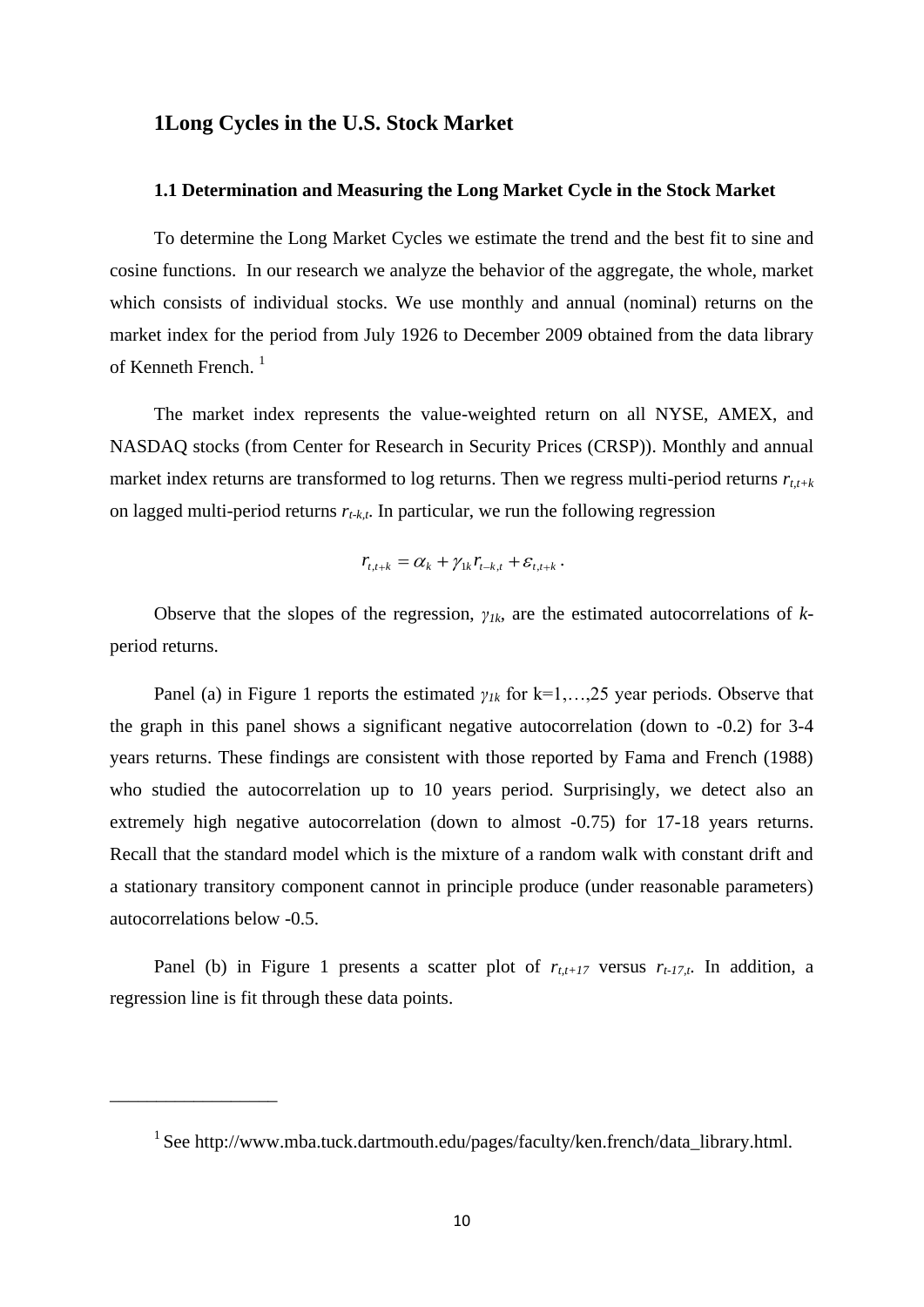The scatter plot shows a strong tendency for the 17-years returns to predict future 17 years returns. The regression line has a strongly negative slope, and  $R^2$  statistics is 72%. The estimated regression line

$$
r_{t,t+17} = 3.09 - 0.74 r_{t-17,t}.
$$

Apparently, these results indicate that there is a long-term cyclical component in the market returns. The approximate period of this cyclical component is 17-18 years if we measure it from peak to trough, or 34-36 years if we measure it from peak to peak.



Figure 1. Panel (a) reports the results of the estimation of the first-order autocorrelations for k=1,…,25 year periods. Panel (b) shows a scatter plot of  $r_{t,t+17}$  versus  $r_{t-17,t}$ . In addition, a regression line is fit through these data points.

Our conceptual framework in this section is that a given time series  $y_t$  represents the sum of a trend (or growth) component  $g_t$ , a cyclical component  $c_t$ , and a noise  $\varepsilon_t$ . That is

$$
y_t = g_t + c_t + \varepsilon_t.
$$

The  $g_t$  represents a function that varies "smoothly" over time. The  $c_t$  are deviations from *g<sup>t</sup>* and over long time periods their average is near zero.

First of all, we want to separate out the trend component  $g_t$ . There are several possible ways to do this. The simplest way is to assume that the trend is linear. The other most often used way is to employ some smoothing routines such as moving-averages, moving differences, moving medians, or more elaborate methods as, for example, in Hodrick and Prescott (1997). It is worth noting that the use of a proper detrending method is very crucial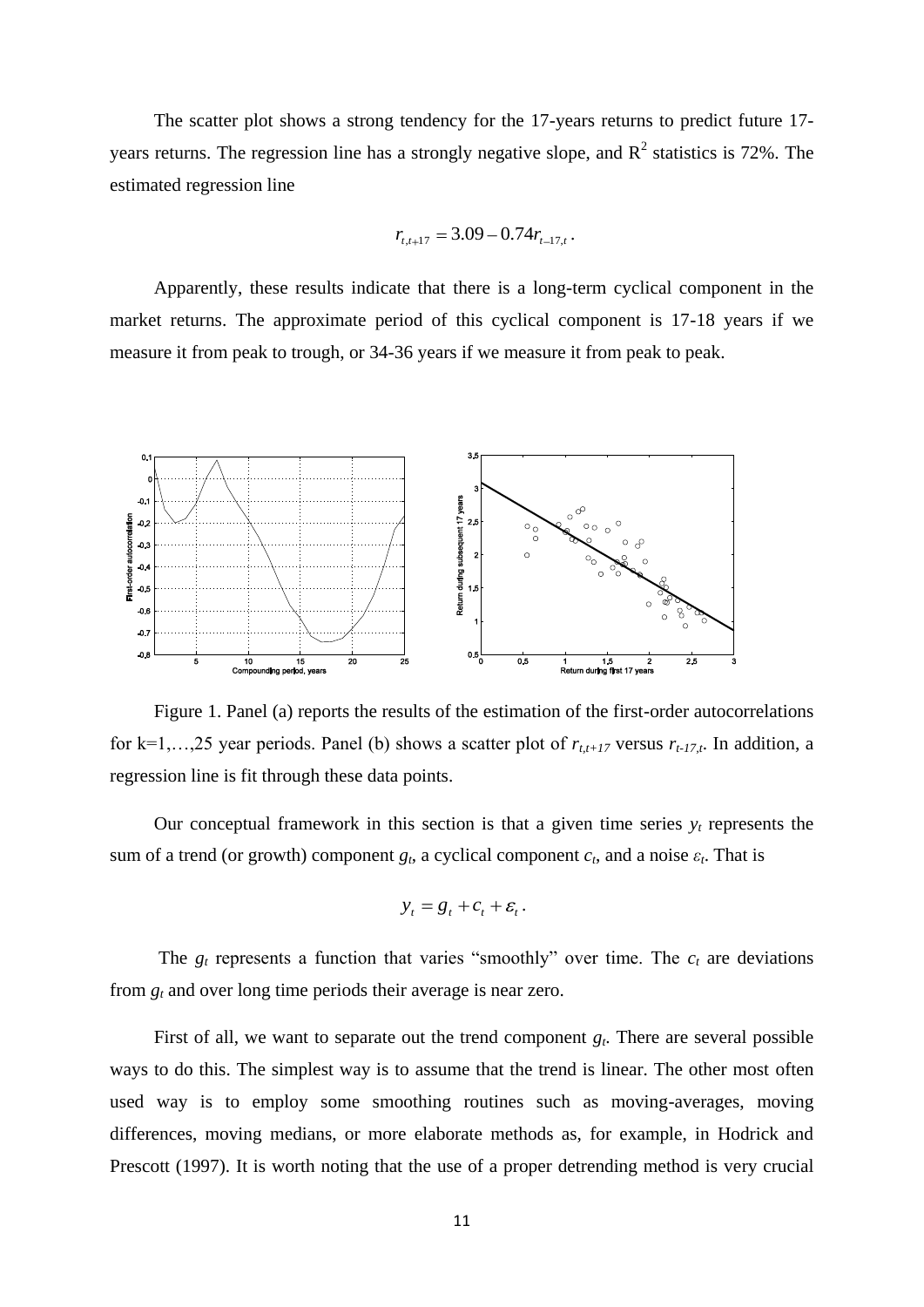for detection of long cycles. In particular, to find a trend one usually uses some smoothing filter on data. To detect a long-term trend one needs to tune correctly the smoothing filter in order to pass a specific rage of low frequencies. In other words, such a filter should omit the middle-range and higher frequencies. Figure 2 plots the compounded log market return,  $y_t - y_0$ , over 1926-2009 years together with a fitted linear trend line.  $R^2$  statistics for this line amounts to 98.2%. Such a high goodness of fit motivates us to consider the log of the aggregate stock market value as repeated fluctuations about its long-term linear trend. Observe that the detrending using a linear trend is a filtering method that removes only zero frequency and passes all other frequencies. To control whether this simple detrending works well, we use a spectral analysis and check that there are no pronounced peaks in spectral density in the range of very low frequencies (periods of 60 years or more).



Figure 2. The compounded log market return over 1926-2009 years together with a fitted linear trend line.

Second, our goal is to separate out the cyclical component. The empirical analysis presented in the previous section motives us to look for a fixed-length cycle. We perform a spectral analysis using the residuals from the linear fit and the results are presented in Figure 3, Panel (a). In particular, we convert the time series  $y_t - g_t$  into a frequency domain using a discrete Fourier transform. We remind the reader that the Fourier transform decomposes a function of time into the sum of a (potentially infinite) number of sine wave frequency components. The "spectrum" of frequency components is the frequency domain representation of the signal. Observe that the spectrum of the residuals has a strongly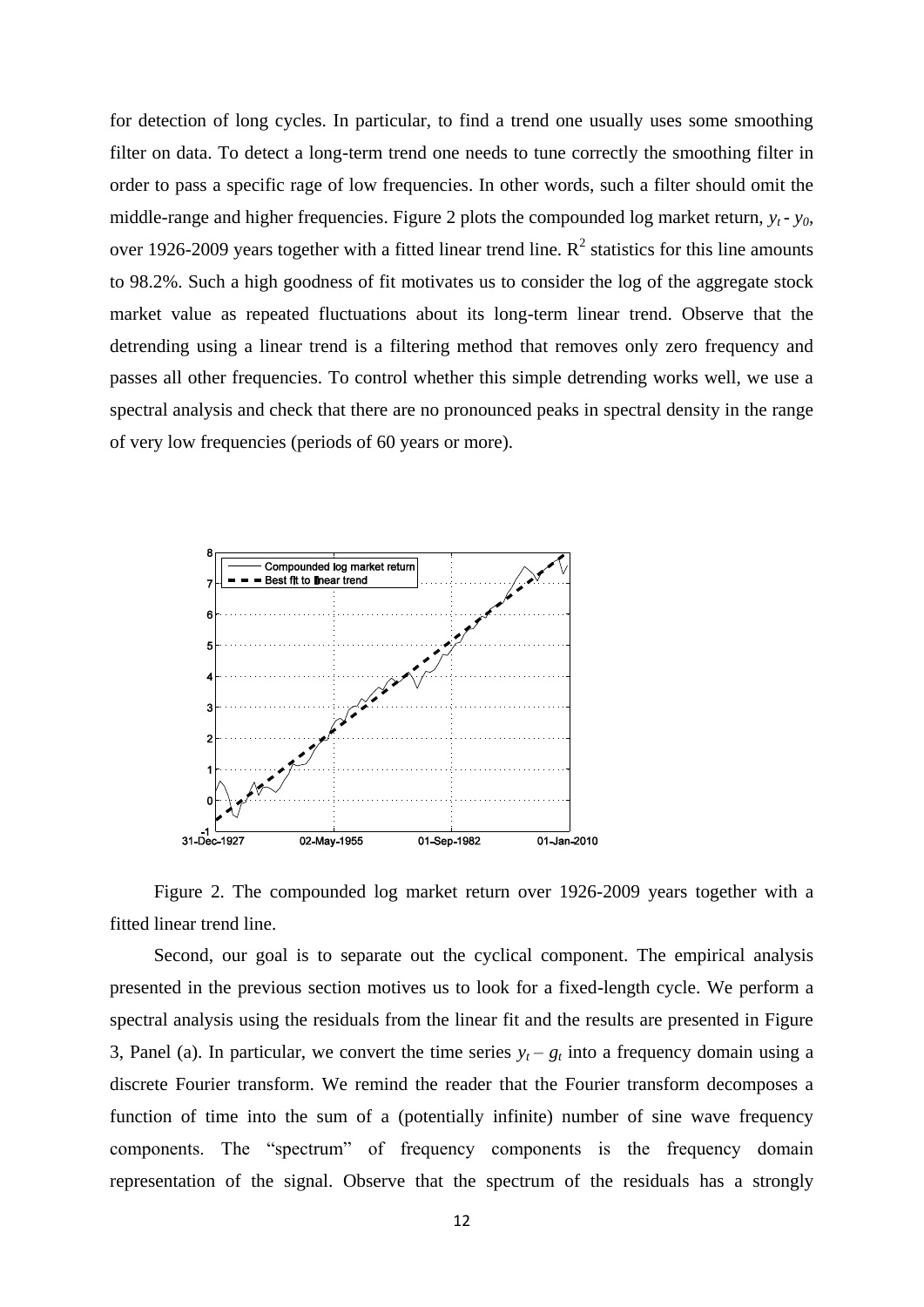pronounced peak in the spectral density at 35.4 years which suggests that a 35.4-year cycle is present in the data. The peak value is 232.4.



Figure 3. Panel (a) reports the results of the spectral analysis using the residuals from the linear fit. Panel (b) reports the results of the harmonic analysis. In particular, this panel plots the residuals from the linear fit as well as the best fit to the harmonic functions.

We can arrive at the same result using a harmonic analysis. In particular, we estimate the following model using the monthly (or annual) data

$$
y_t - g_t = \alpha + \beta_1 \cos\left(\frac{2\pi t}{p}\right) + \beta_2 \sin\left(\frac{2\pi t}{p}\right) + \varepsilon_t,
$$

where *t* is a time index set to 1 in the initial month and is incremented by 1 unit each subsequent month, and  $p$  is a fixed-length periodicity of the cycle. The value of  $p$  is determined by maximizing the  $R^2$  statistics of the linear regression above. This analysis again produces the length of the cycle of *p*=425 months or *p*=35.4 years (with a half-period of 17.7 years). At this period the value of the  $R^2$  statistics is 61.3% (using the annual data). Figure 3, Panel (b) shows the residuals and the best fit to the harmonic functions.

The "usual" hypothesis is that the log market return follows a random walk. Our findings presented in this section suggest another hypothesis, namely that the log value of the aggregate stock market growth smoothly over time, with fluctuations that consist of a cyclical and an uncertain component. Whereas it is difficult to test the latter hypothesis, it is relatively easy to test the former one. The idea is that in principle a realization of a pure random walk can also produce a clearly pronounced linear trend and a cycle. The question is, what are the chances of getting such an evidently defined pattern? These chances can be easily estimated using a simulation analysis. (Zakamouline, 2010)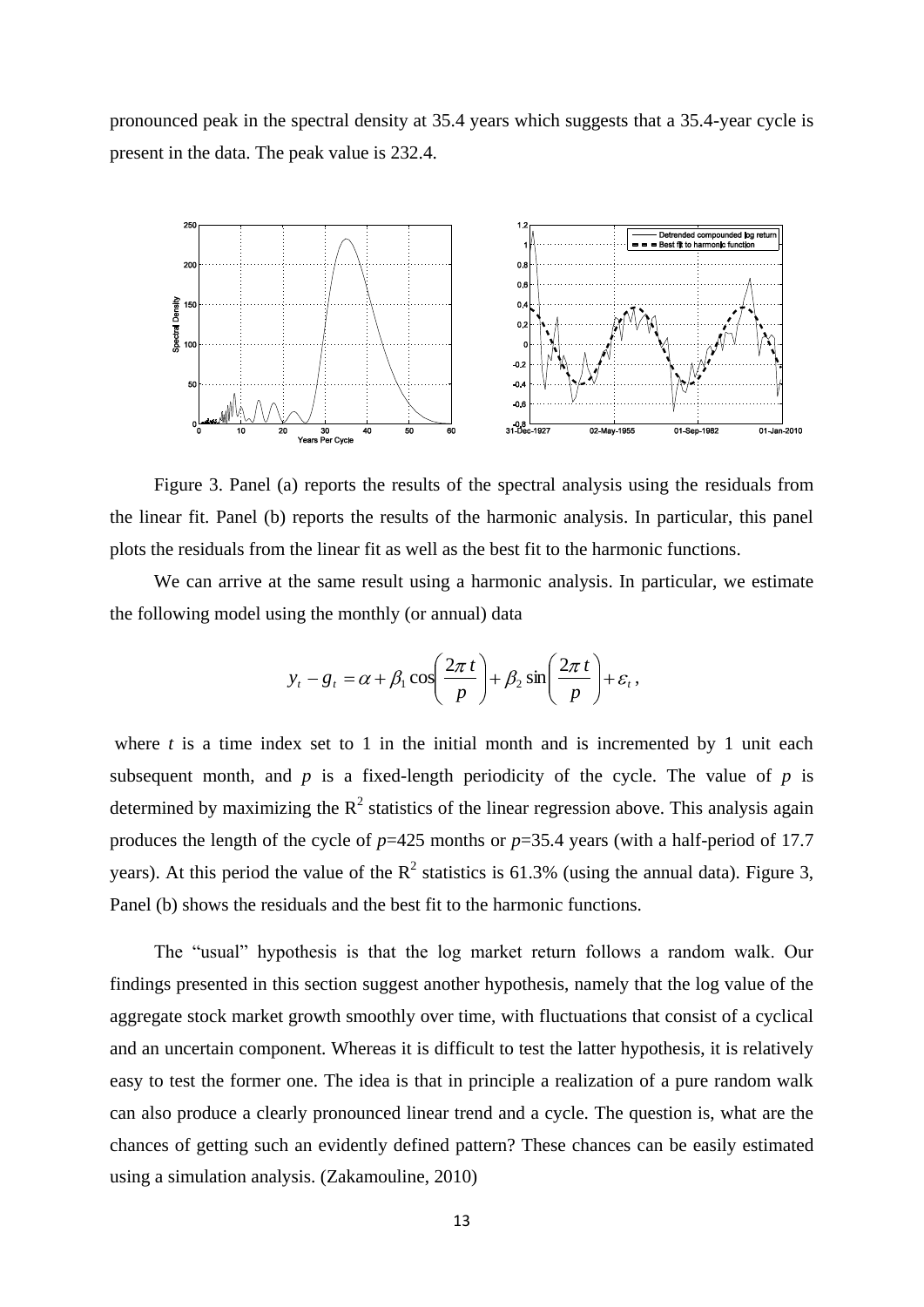We perform the simulation analysis using two distinct methods. The first method consist in bootstrapping the historical market returns. In particular, we use the historical observations of the market returns and construct a number of resamples of the market returns (of equal length to the historical data series), where each of them is obtained by random sampling with replacement from the original dataset. Implicitly, this method assumes that the returns are independent and identically distributed. In the second method we explicitly assume that the log market returns are normally distributed. Then we estimate the mean and standard deviation of the log market returns and simulate a number of possible realizations of market returns where the length of each realization equals to the length of the historical data series. We find that these two methods produce practically identical results.

We perform 25,000 simulations and answer the following set of questions. First, what is the probability that a realization of a random walk produces a goodness of fit to a linear trend of better than 98%? This probability amounts to 17%, which is not an extremely rare event. We cannot reject the hypothesis (that the underlying process is a pure random walk) at conventional significance levels of 5% or 1%. Yet, we are 83% sure that the dynamics of the log market index is not a random walk. Second, what is the probability that a realization of a random walk produces a goodness of fit to a harmonic cycle of better than 61%. Here to find a harmonic with the highest power in the spectrum (we limit the length of the cycle by 41,5 years since the length of our dataset is 83 years; the idea is that we should observe at least 2 full cycles) we perform a discrete Fourier transform. This probability equals to 3,7% which is quite a rare event. Third, what is the probability that a realization of a random walk produces a goodness of fit to a linear trend of better than 98% and the same time a goodness of fit to a harmonic cycle of better than 61%. This probability is 0,5%, which is an extremely rare event. If we, in addition, require that the peak value of the harmonic with the highest power must be at least 232, then this probability reduces further to o,3%. (Zakamouline, 2010)

To summarize, our simulation experiments allow us to reject the random walk hypothesis with a very high degree of confidence.

#### **1.2 Cyclical Dynamics as Explanation of the Long- Term Reversal**

Financial literature documents short-term momentum and long-term reversal in stock prices. Usually both these effects are considered as pricing anomalies that contradict the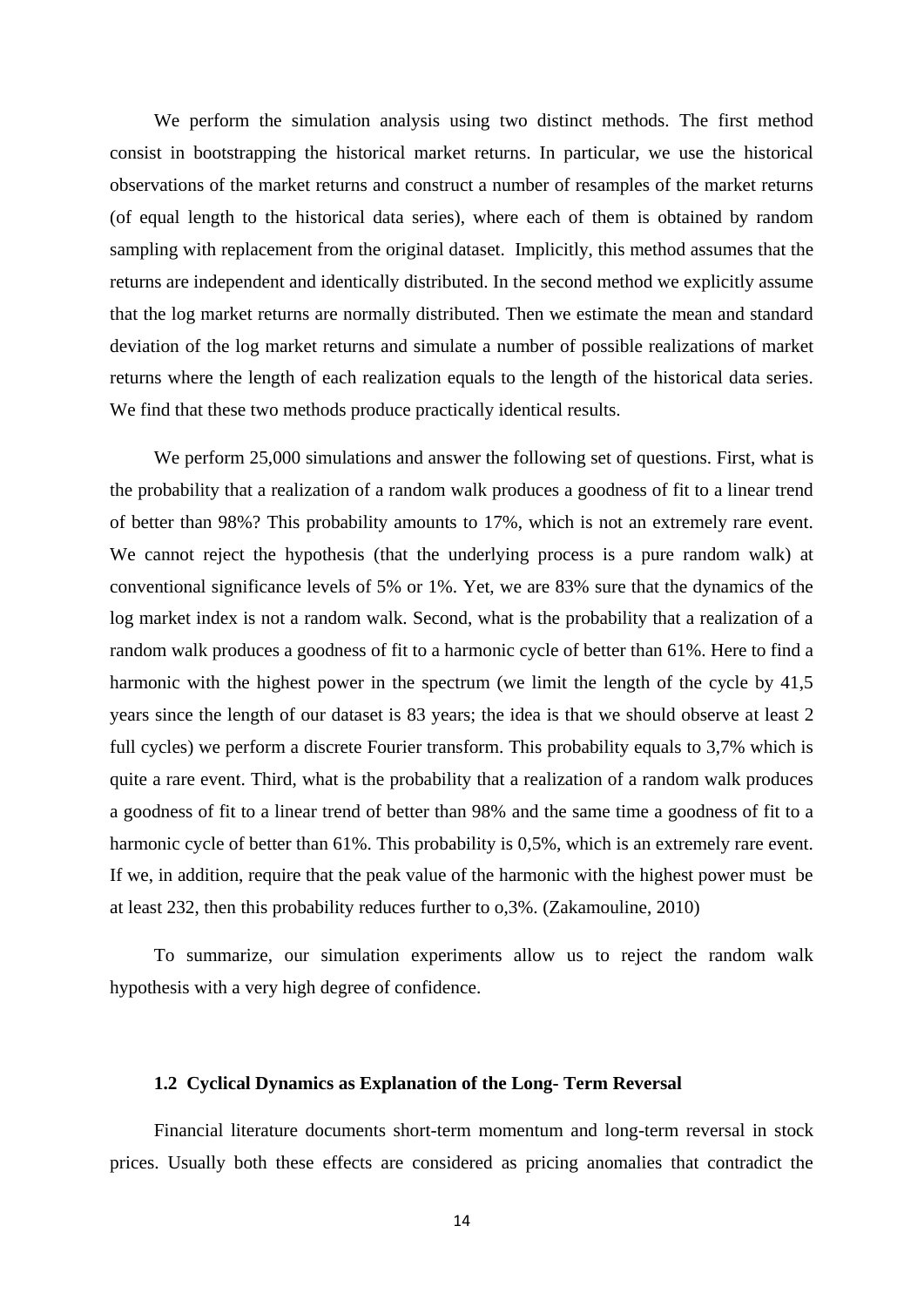efficient market hypothesis. A standard model that can generate these effects is as follows (see, for example, Summers (1986), Campbell and Mankiw (1987), Fama and french (1988), Lo and MacKinlay (1988), and Poterba and Summers (1988)). Denote by  $Y_t$  the value of a stock market index at time *t*. Denote by  $y_t$  the log of the index, that is,  $y_t = log(Y_t)$ . In this model the index value is composed of two components: a permanent component which is a random walk, and a transitory component which is a stationary process

$$
y_t = q_t + z_t. \tag{1}
$$

In particular, the process  $q_t$  is a random walk

$$
q_t = q_{t-1} + \mu + e_t,
$$

where  $\mu$  is expected drift and  $e_t$  is white noise.  $z_t$  is any zero-mean stationary process. The common interpretation is that  $q_t$  is the "fundamental" component that reflects the efficient market value, and  $z_t$  reflects a deviation from the efficient market value  $q_t$ , implying the presence of "fads" or "bubbles". The compounded return from *t* to *t+k* is

$$
r_{t,t+k} = y_{t+k} - y_t = (q_{t+k} - q_t) + (z_{t+k} - z_t).
$$

Denote the first-order autocorrelation of compounded *k*-period returns by

$$
\gamma_{1k} = \frac{Cov(r_{t,t+k}, r_{t-k,t})}{Var(r_{t,t+k})}.
$$

Fama and French (1988) showed that whereas the random walk component produces white noise in returns, the stationary component causes negative autocorrelation in returns. This result does not depend on any particular parameterization of *zt*. Moreover, Fama and French (1988) also showed that the value of the first-order autocorrelation of compounded *k*period returns is limited below by -0.5.

To illustrate the aforesaid, suppose that  $z_t$  is an ARMA(1,1) process

$$
z_t = \varphi z_{t-1} + w_t + \theta w_{t-1},
$$

where  $w_t$  is white noise, and  $\varphi$  and  $\theta$  are some constants. Using the standard logic, the derivation of the expression for *γ1k* yields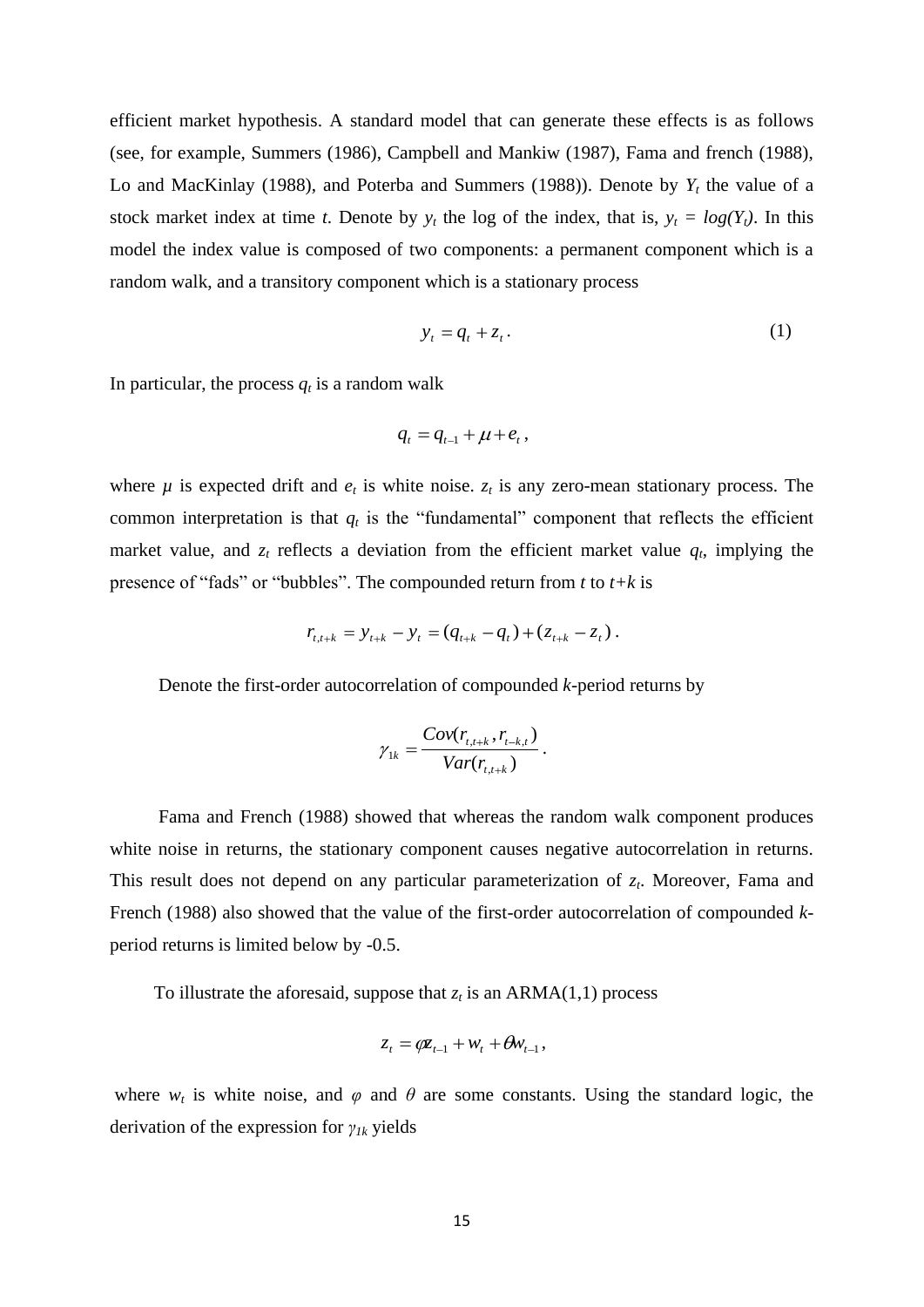$$
\gamma_{1k} = \frac{\varphi^{k-1}(2-\varphi^{k})(\varphi+\theta)(1+\varphi\theta) - (1+2\varphi\theta+\theta^{2})}{k(1-\varphi^{2})\left(\frac{\sigma_{e}}{\sigma_{w}}\right)^{2} + 2((1+2\varphi\theta+\theta^{2})-\varphi^{k-1}(\varphi+\theta)(1+\varphi\theta))},
$$
\n(2)

where  $\sigma_e$  and  $\sigma_w$  are the standard deviations of  $e_t$  and  $w_t$  respectively. The reasonable value of *φ* should be close to but less than 1.0, and the value of *θ* should be close to 0.0. Otherwise, the presence of ARMA(1,1) components could be easily detected by looking at the plots of sample autocorrelation and partial correlation functions of  $r_{t+1}$ . The examination of the possible shapes of  $\gamma_{1k}$  given by (2) (for  $\varphi$  in [0.8,1.0) and  $\theta$  in[-0.2,0.2]) reveals that the value of *γ1k* is constrained to lie above the lowest limit of -0.5, and this limit can be attained as *k* goes to infinity only when  $\sigma_e=0$ . That is, the first-order autocorrelation of compounded *k*period returns can decrease to the value of -0.5 only if the log of the market index represents the sum of a constant drift plus a temporary component. In other words, when the "fundamental" market value is completely deterministic, which, according to all canons, is totally unrealistic.

### **1.3 Turning Points and Summary Statistics of Market Upswings and Downswings**

A closer look at Panel (b) in Figure 3 reveals that the 35.4-year cycle is more an average than an accurate, regularly repeating cycle. In other words, the market does not cycle through consequent periods of upswings and downswings every 35.4 years with Swiss-timepiece accuracy. To determine more or less accurately the periods of market upswings and downswings, we employ the method of a trend detection widely used in technical analysis. In particular, in technical analysis one interprets a chart as a series of highs and lows, and it is the movement of the highs and lows that constitutes a trend. For example, an uptrend is classified as a series of higher highs and higher lows, while a downtrend is one of lower lows and lower highs.

We apply this definition of uptrends and downtrends to the detrended accumulate log market returns while trying to find the turning points as close as possible to the minima and maxima of the harmonic function that produces the best fit. We need to determine only 5 turning points. Whereas two of them are pretty easy to define (the market crash of 1929 and the beginning of the Great Depression; and the crash of 2000 of the Dot-com bubble), the determination of other three is not so obvious. Our results are reported in Table 1.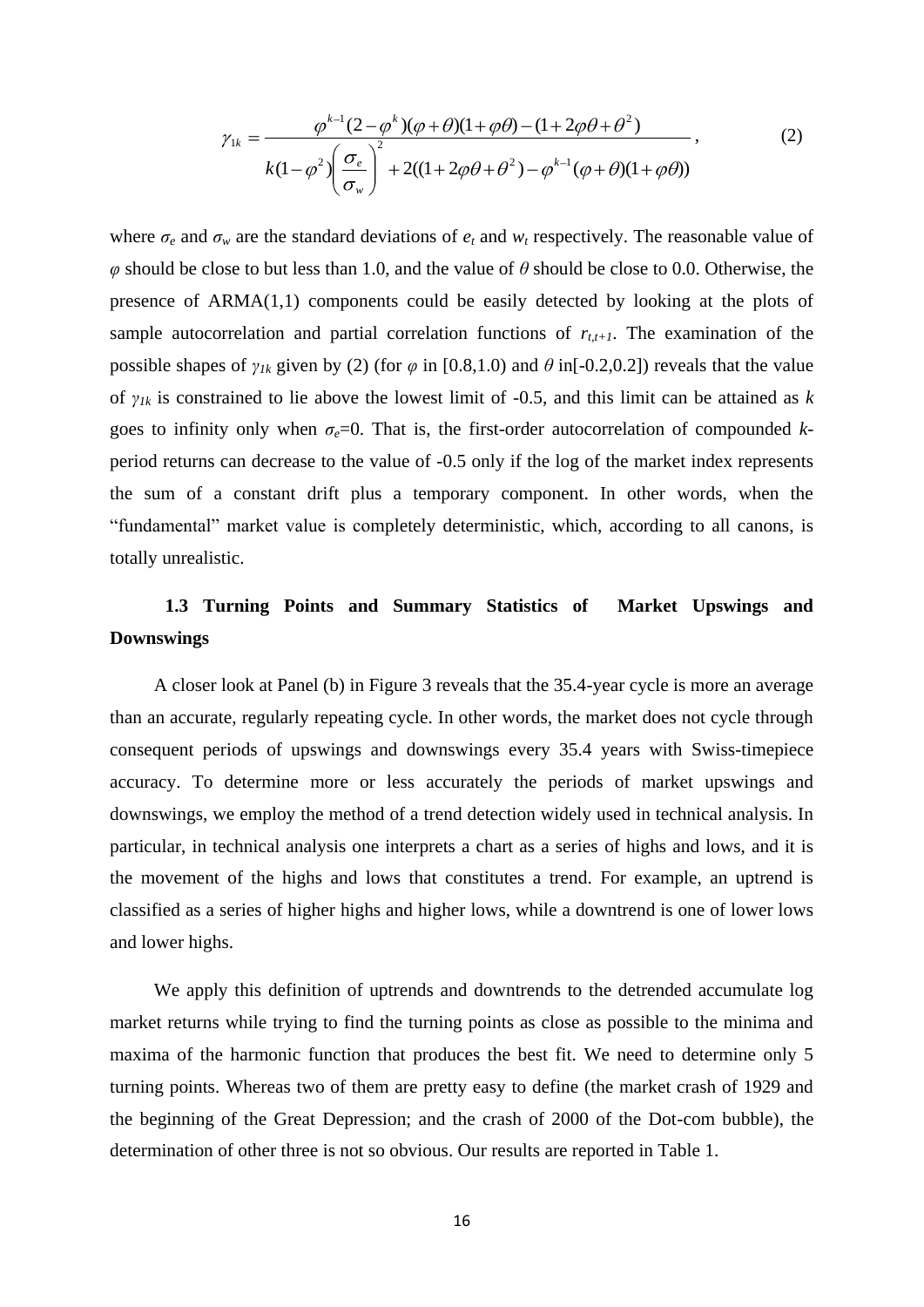| Direction of a swing | Start date    | End date       | Swing length           |
|----------------------|---------------|----------------|------------------------|
| Upswing              | ?             | September 1929 | $\gamma$               |
| Downswing            | October 1929  | April 1942     | 150 months, 12.5 years |
| Upswing              | May 1942      | November 1961  | 234 months, 19.5 years |
| Downswing            | December 1961 | February 1978  | 194 months, 16.2 years |
| Upswing              | March 1978    | March 2000     | 264 months, 22.0 years |
| Downswing            | April 2000    | $\gamma$       | $\gamma$               |

Table 1: Market swings with turning points. (Zakamouline, 2010)

It is worth emphasizing that we determine upswings and downswings using the detrended compounded log market returns, that is, using the residuals from the best fit of the log market index to a linear function. Thus, we denote these periods as market upswings and downswings, not market uptrends and downtrends. Observe that our dataset contains only two complete periods of upswings and downswings. The average market upswing lasted 249 month/20.75 years, whereas the average market downswing lasted 172 months/14.3 years. The ratio of the average market upswing to the average market downswing amounts to 1.46.

Next we divide our total dataset of market returns into two separate subsets, where the first one consist of all periods of upswings and the second one consists of all periods of downswings (as determined in Table 1).The total lengths of all market downswings in our sample is 463 months (38.6 years), and the total length of all market upswings is 539 month (44.9 years). The descriptive statistics of these two subsets is presented in Table 4. Observe that a good statistical characterization of the market dynamics during upswing and downswing periods may require some notion of *regime switching*. Indeed, not only the mean return during downswings is much smaller than during upswings, but also periods of downswings are much more volatile than periods of upswings. In particular, both the standard deviation and kurtosis of return distribution during downswings are almost two times higher than those during upswings. Moreover, note that the skewness of return distribution during downswings is positive, whereas the skewness during upswings is negative. This means that during periods of market downswings there were observed many extremely high positive returns (attempts of market recovery?), while during periods of market upswings there were observed many extremely high negative returns (attempts of market correction?). Finally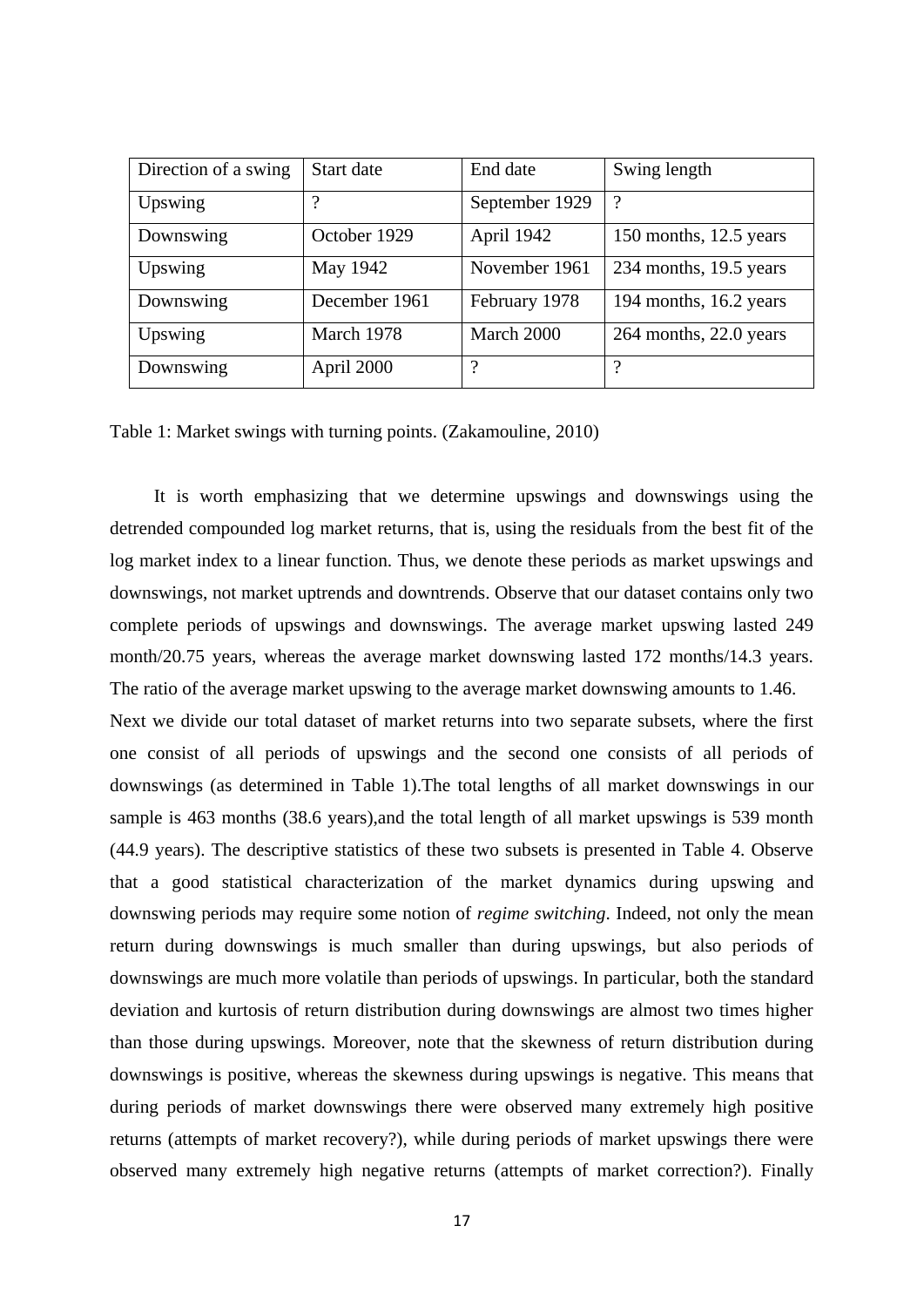observe that during periods of the stock market downswings the mean stock return is approximately equal to the mean return on the money market account.

| <b>Statistics</b>                | Upswings | Downswings |
|----------------------------------|----------|------------|
| Mean, market return, %           | 1.49     | 0.24       |
| Sdt. Deviation, market return, % | 4.03     | 6.69       |
| Skewness, market return          | $-0.70$  | 0.53       |
| Kurtosis, market return          | 5.64     | 9.44       |
| Mean, T-bill return, %           | 0.35     | 0.24       |

Table 2: Descriptive statistics of monthly returns during periods of upswings and downswings. Here the returns are standard returns, not log returns. (Zakamouline, 2010)

The efficient market hypothesis is associated with the idea of a "random walk", which loosely says that the returns of risky assets are unpredictable. More formally, a random walk process like that given by equation (2) consists of a deterministic drift  $\mu$  and an unpredictable change  $e_t$ . In the simplest case the value of  $\mu$  is constant trough time and the unpredictable change is an outcome of a time-stationary random process. Our findings advocate that the stock market returns cannot be described by a simple random walk. One probably needs to use a non-stationary process where both the drift and volatility are uncertain. Better yet, the stock market returns could be modelled as a regime-switching process.

When it comes to the discovered long-term pattern in the stock market returns, it is probably impossible to either predict this pattern or exploit this pattern to achieve greater returns that could be obtained by holding a randomly selected well-deversified portfolio of individual stocks. First, we believe that the stock market cycles are of different lengths. Second, to exploit this pattern one needs to know the phase of the cycle. However, one is never sure in what phase of the cycle one is, until the cycle has been completed; and one is never sure that a given cycle is completed until the next cycle has definitely begun. Third, even if one happens to invest in the stocks during a market upswing, there is no guarantee that the return will be positive: each long stock market upswing can be described as alternating shorter periods of upturns and downturns. Fourth, if the long stock market cycles were predictable, then no one rational investor would hold the stocks during market downswings as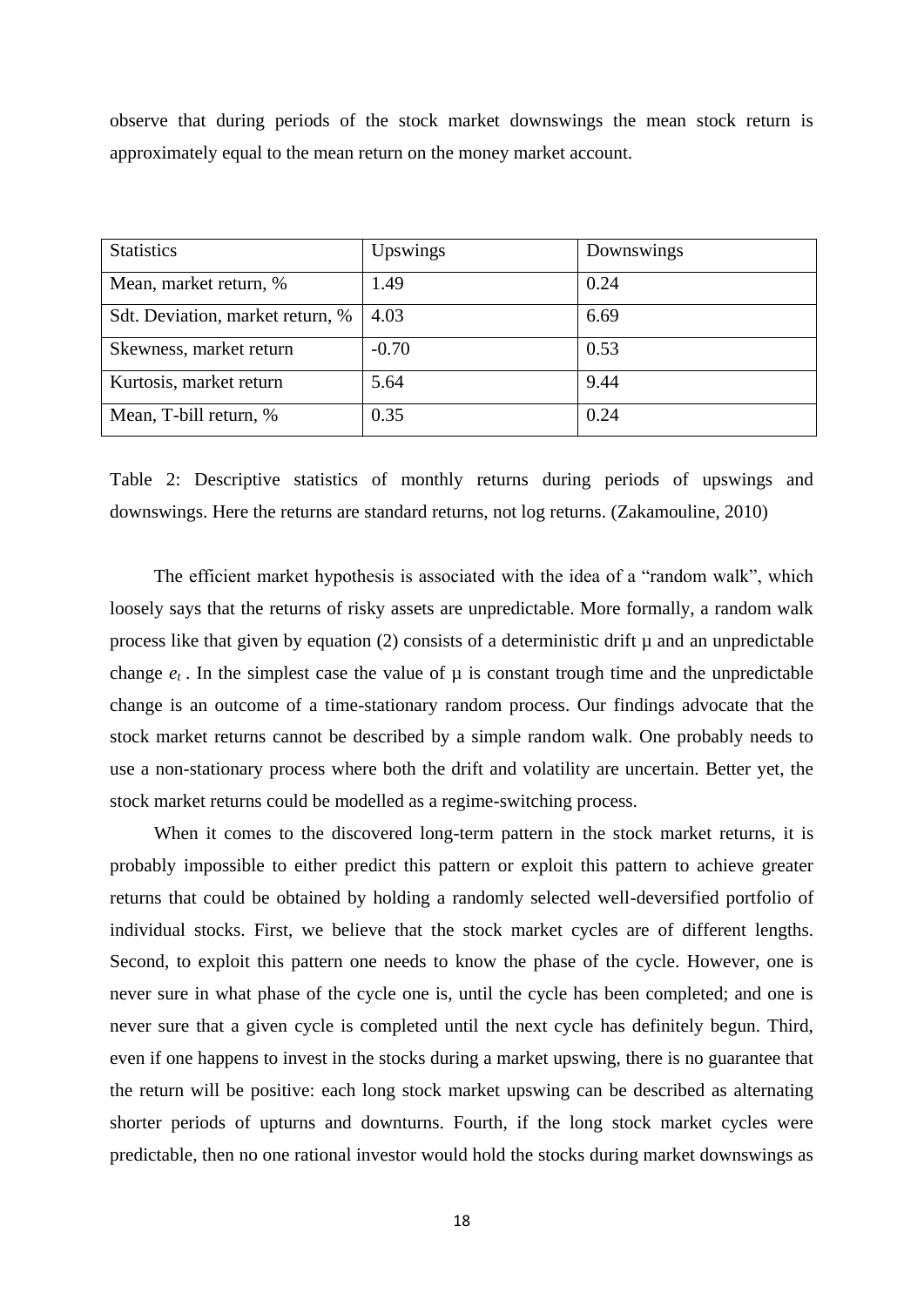the equity premium is practically zero. Thus, we believe that long stock market cycles do not contradict the efficient market hypothesis at all.

We will use the result of the chapter 1 during the following research.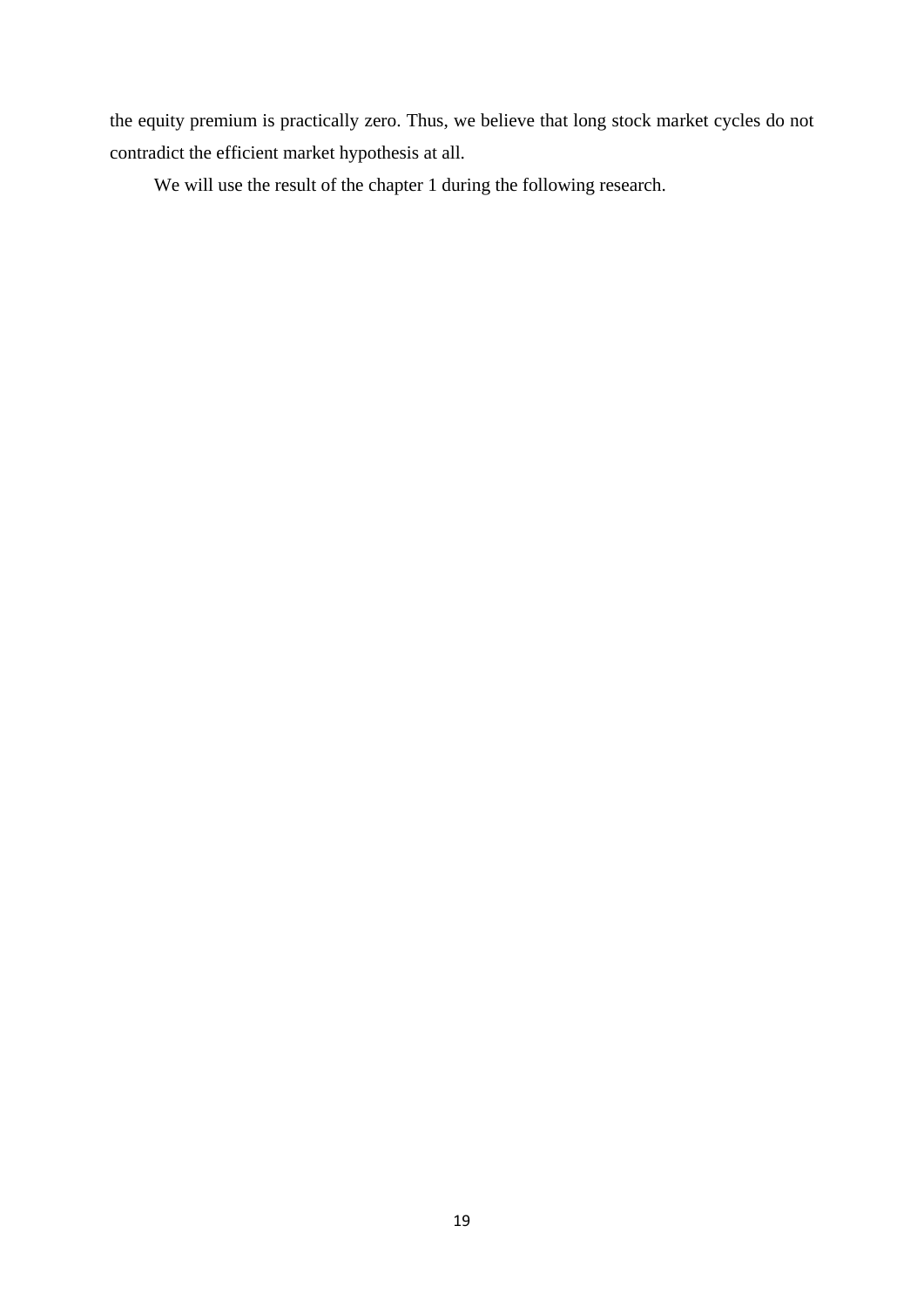### 2 **Performance of the Asset Classes during the Business Cycles**

#### **2.1 Classification of the Asset Classes. The Bond Market and Equity Securities**

The money market consists of very short-term debt securities. Among them are:

1) Treasury Bills (T-bills, or bills. The most marketable of all money market instrument. T-bills represent the simplest form of borrowing: The government raises money by selling bills to the public. Investors buy the bills at a discount from the stated maturity value. At the bill's maturity, the holder receives from the government a payment equal to the face value of the bill. The difference between the purchase price and ultimate value constitutes the investor's earnings).

2) Certificates of Deposit (It is a time deposit with a bank. Time deposits may not be withdrawn on demand).

3) Commercial Paper (Large, well-known companies often issue their own short-term unsecured debt notes rather than borrow directly from banks. Commercial paper maturities range up to 270 days).

4) Bankers Acceptances (It starts as an order to a bank by a bank's customer to pay a sum of money at a future date, typically within 6 months).

5) Eurodollars (There are dollar-denominated deposits at foreign banks or foreign branches of American banks. Most Eurodollar deposits are for large sums, and most are time deposits of less than 6 month's maturity).

6) Repos and Reverses (It is a form of short-term, usually overnight, borrowing. The dealer sells government securities to an investor on an overnight basis, with an agreement to buy back those securities the next day at a slightly higher price).

7) Federal Funds (Funds in the bank's reserve account).

8) Brokers' Calls (Individuals who buy stocks on margin borrow part of the funds to pay for the stock from their broker. The broker in term may borrow the funds from a bank, agreeing to repay the bank immediately if the bank request it).

In our research we will use the bond market and equity securities.

The bond market is composed of longer-term borrowing or debt instruments than those that trade in the money market. This market includes:

1) Treasury notes and bonds (T-note maturities range up to 10 years, whereas bonds are issued with maturities ranging from 10 to 30 years. Both are used in denominations of \$1,000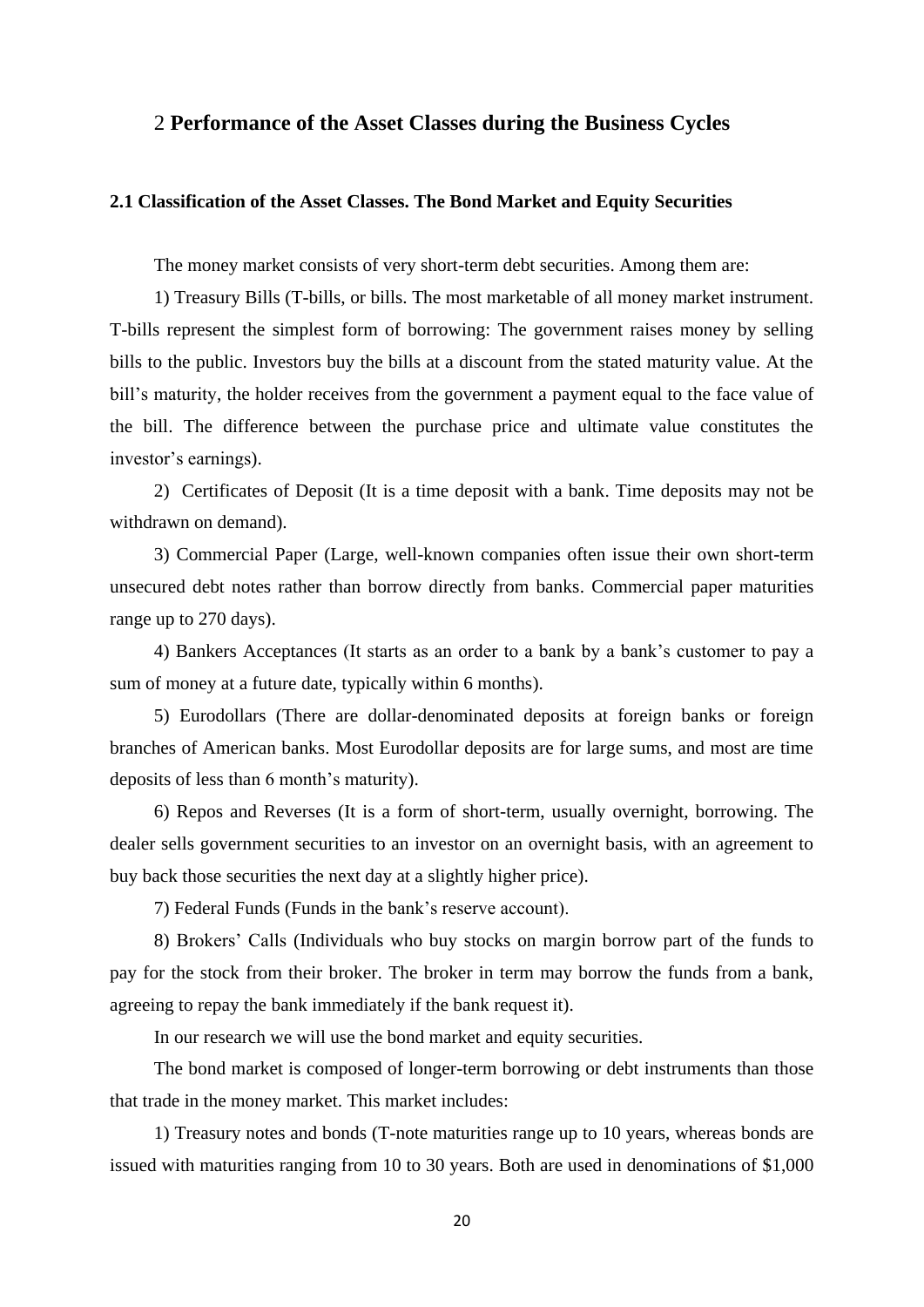or more. Both notes and bonds make semiannual interest payments called coupon payments, a name derived from precomputer days, when investors would literally clip coupons attached to the bond and present a coupon to receive the interest payment).

2) Corporate bonds (The means by which private firms borrow money directly from the public. These bonds are similar in structure to Treasury issues-they typically pay semi-annual coupons over their lives and return the face value to the bondholder at maturity. They differ most importantly from Treasury bonds in degree of risk).

3) Municipal bonds (Issued by state and local governments. They are similar to Treasury and corporate bonds except that their interest income is exempt from federal income taxation. The interest income also is exempt from state and local taxation in the issuing state. They are basically two types- general obligation bonds and revenue bonds).

4) Mortgage securities (These securities have become a major component of the fixedincome market).

5) Federal agency debt (Some government agencies issue their own securities to finance their activities. These agencies usually are formed to channel credit to a particular sector of the economy that Congress believes might not receive adequate credit through normal private sources).

Bonds – the set of dependent variables used in the time-series regressions includes the excess returns on two government and five corporate bond portfolios. The government bond portfolios (from CRSP) cover maturities from 1 to 5 years and 6 to 10 years.

Common stocks, also known as equity securities or equities, represent ownership shares in a corporation. The two most important characteristics of common stock as an investment are its residual claim and limited liability features.

Residual claim means that stockholders are the last in line of all those who have a claim on the assets and income of the corporation. In a liquidation of the firm's assets the shareholders have a claim to what is left after other claimants such as the tax authorities, employees, suppliers, bondholders, and other creditors have been paid.

Limited liability means that the most shareholders can lose in the event of failure of the corporation is their original investment.

Each share of common stock entitles its owner to one vote on any matters of corporate governance that are put to a vote at the corporation's annual meeting and to a share in the financial benefits of ownership.(Bodie, Kane, and Marcus (2008)

In our investigation we analyze large and small stocks, long-term corporate and government bonds, inter-term government bonds and treasury bills.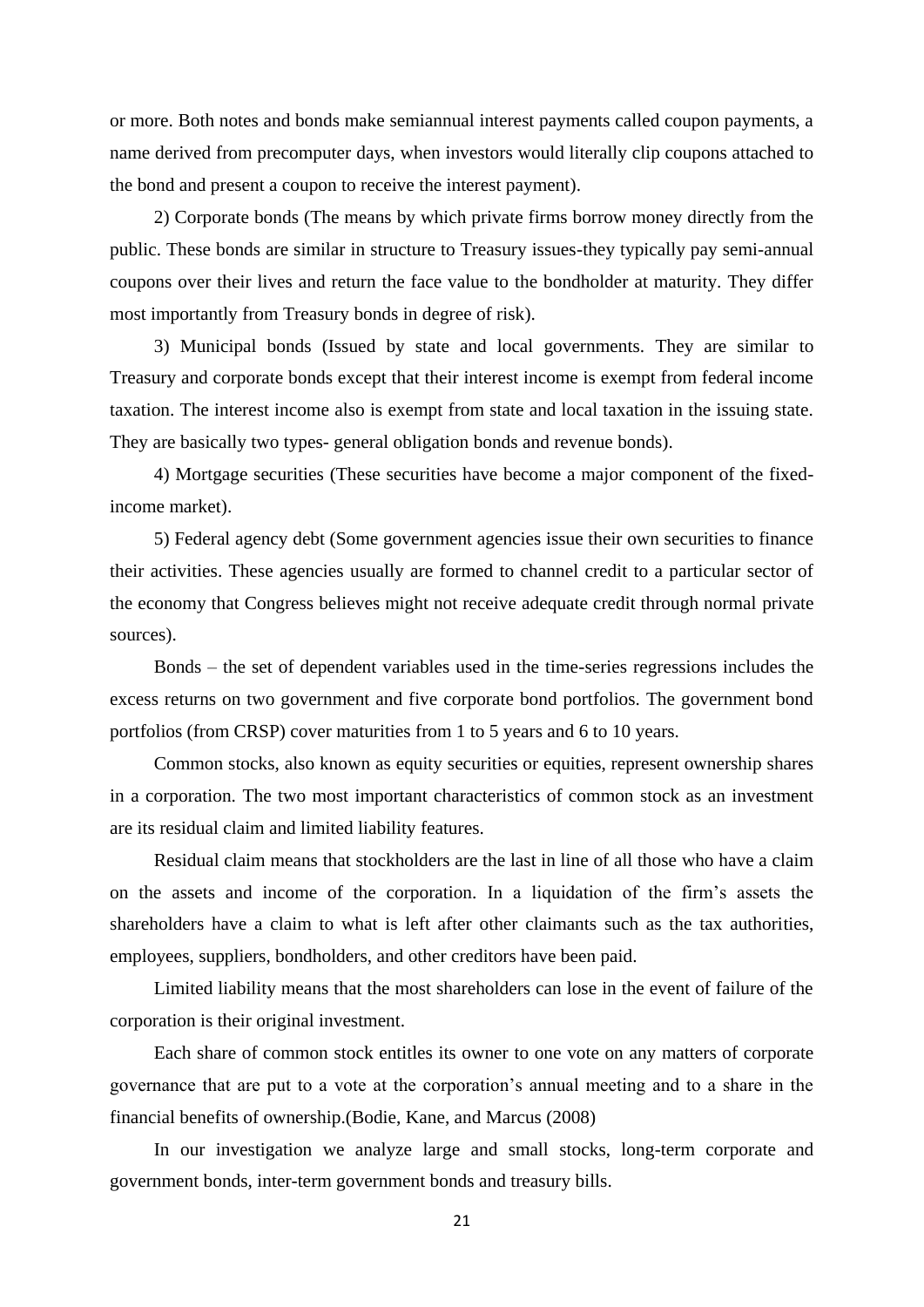#### **2.2 Investigation of Performance of Value and Growth Stocks**

We can explain the performance of different asset classes using the returns on stocks and bonds. Eugene F. Fama and Kenneth R. French (1993) identifies five common risk factors in the returns on stocks and bonds. There are three stock-market factors and two bondmarket factors, related to maturity and default risks.

As a reaction to the failure of the CAMP to explain important asset market regularities Fama and French propose a three-factor model to explain broad trends in stock markets including the value premium.

A three-factor model is essentially a statistical model aiming at summarizing regularities in US stock market returns. The model was thought of as a risk based model in which the factors are supposed to capture unobserved systematic risk factors. (Risager, p.67)

The systematic factors in the Fama-French model are firm size and book-to-market ratio as well as the market index. Fama and French propose measuring the size factor in each period as the differential return on small firms versus large firms. This factor is usually called SMB ( for "small minus big"). Similarly, the other extra-market factor is typically measured as the return on firms with high book-to-market ratios minus that on firms with low ratios, or HML (for "high minus low"). Therefore, the Fama-French three-factor asset-pricing model is

#### $E(r_i)-r_f=a_i+b_i(E(r_M)-r_f)+s_iE(SMB)+h_iE(HML).$

The coefficients  $b_i$ ,  $s_i$ , and  $h_i$  are the betas of the stock on each of the three factors, often called the factor loadings. According to the arbitrage pricing model, if this are the relevant factors, excess returns should be fully explained by risk premiums due to these factor loadings. In other words, if this factors fully explain asset returns, the intercept of the equation should be zero.

To create portfolios that track the size and book-to-market factors, Davis, Fama, and French sort industrial firms by size (market capitalization or market "cap") and book-tomarket (B/M). Their size premium, SMB, is constructed as the difference in returns between the smallest and largest third of firms. Similarly, HML in each period is the difference in returns between high and low book-to-market firms. They use a broad market index, the value-weighted return on all stocks traded on U.S. national exchanges (NYSE, AMEX, NASDAQ) to compute the excess return on the market portfolio relative to the risk- free rate, taken to be the return on 1-month Treasury bills.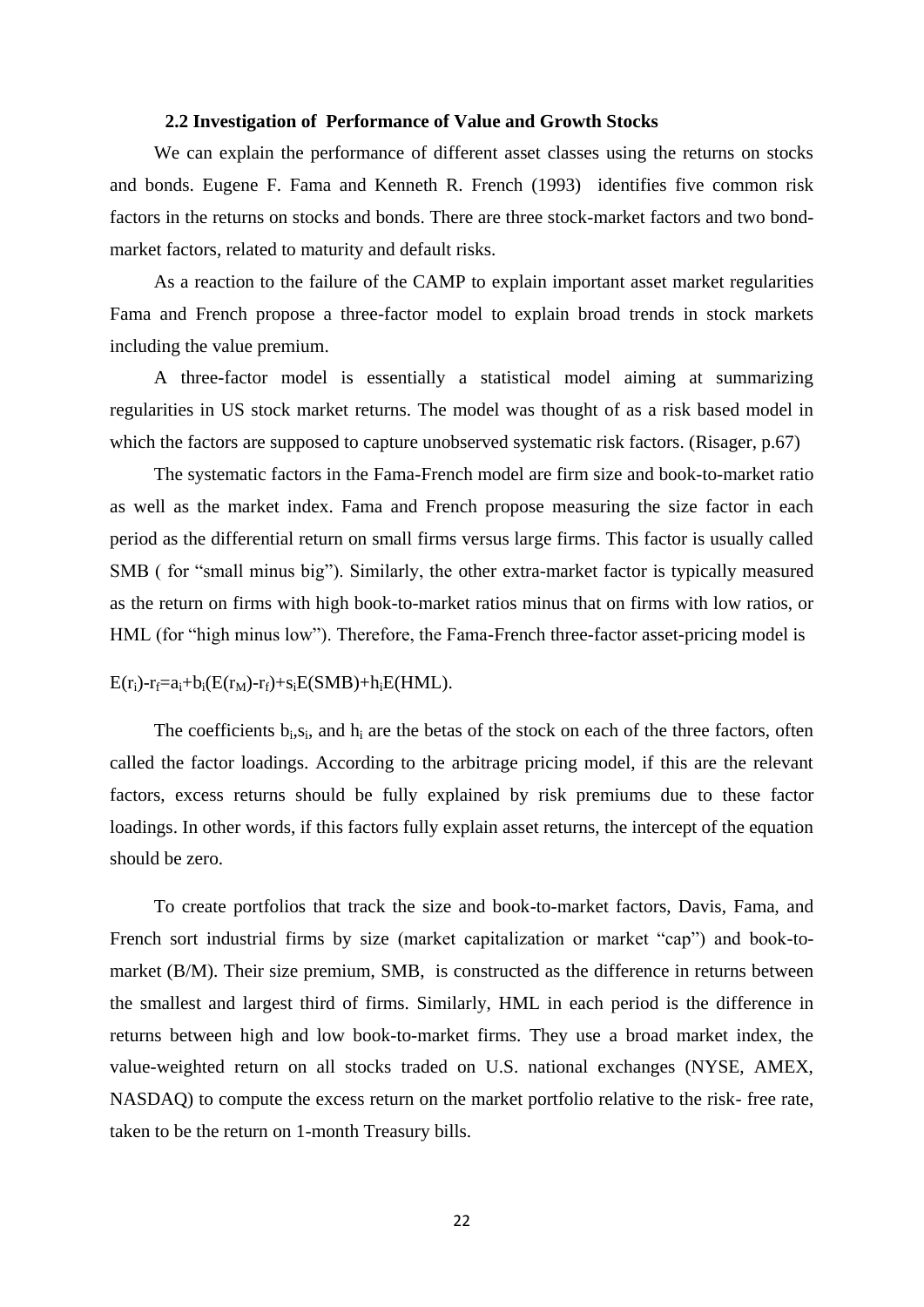To test the three-factor model, Davis, Fama, and French form nine portfolios with a range of sensitivities to each factor. They construct the portfolios by sorting firms into threesize groups (small, medium, and big; or S, M, B) and three book-to-market groups (high, medium, and low; or H, M, L). The nine portfolios thus formed are labeled in the following matrix; for example, the S/M portfolio is comprised of stocks in the smallest third of firms and the middle third of book-to-market ratio.

If the three- factor model holds, the intercept should not be statistically different from zero. This hypothesis can be tested by a conventional t-test. When portfolios are formed on price-earnings multiplies, price-cash flow ratios, and past sales growth, the three-factor model is able to explain broad variation in returns.

The time-series regressions are also convenient for studying two important asset-pricing issues:

1) One of our central themes is that if assets are priced rationally, variables that are related to average returns, such as size and book-to-market equity, must proxy for sensitivity to common (shared and thus undiversifiable) risk factors in returns. The time-series give direct evidence on this issue. In particular, the slopes and  $R^2$  values show mimicking portfolios for risk factors related to size and size and book-to-market capture shared variation in stock and bond returns not explained by other factors.

2) The time-series regressions use excess returns (monthly stock or bond returns minus the one-month Treasury bill rate) as dependent variables and either excess returns or returns on zero-investment portfolios as explanatory variables. In such regressions, a well-specified asset-pricing model produces intercepts that are indistinguishable from 0. The estimated intercepts provide a simple return metric and a formal test of how well different combinations of the common factors capture the cross-section of average returns. Moreover, judging assetpricing models on the basis of the intercepts in excess-return regressions imposes a stringent standard. Competing models are asked to explain the one-month bill rate as well as the returns on longer-term bond and stocks. (Fama and French (1993)

Cooper et al. (2008) test whether the three-factor model can explain the variation in US returns when stocks are sorted according to asset growth. Thus, stocks first sorted into deciles according to their past asset growth, and next the three-factor model is estimated for each asset growth category. By running three-factor regressions- one for each asset growth deciles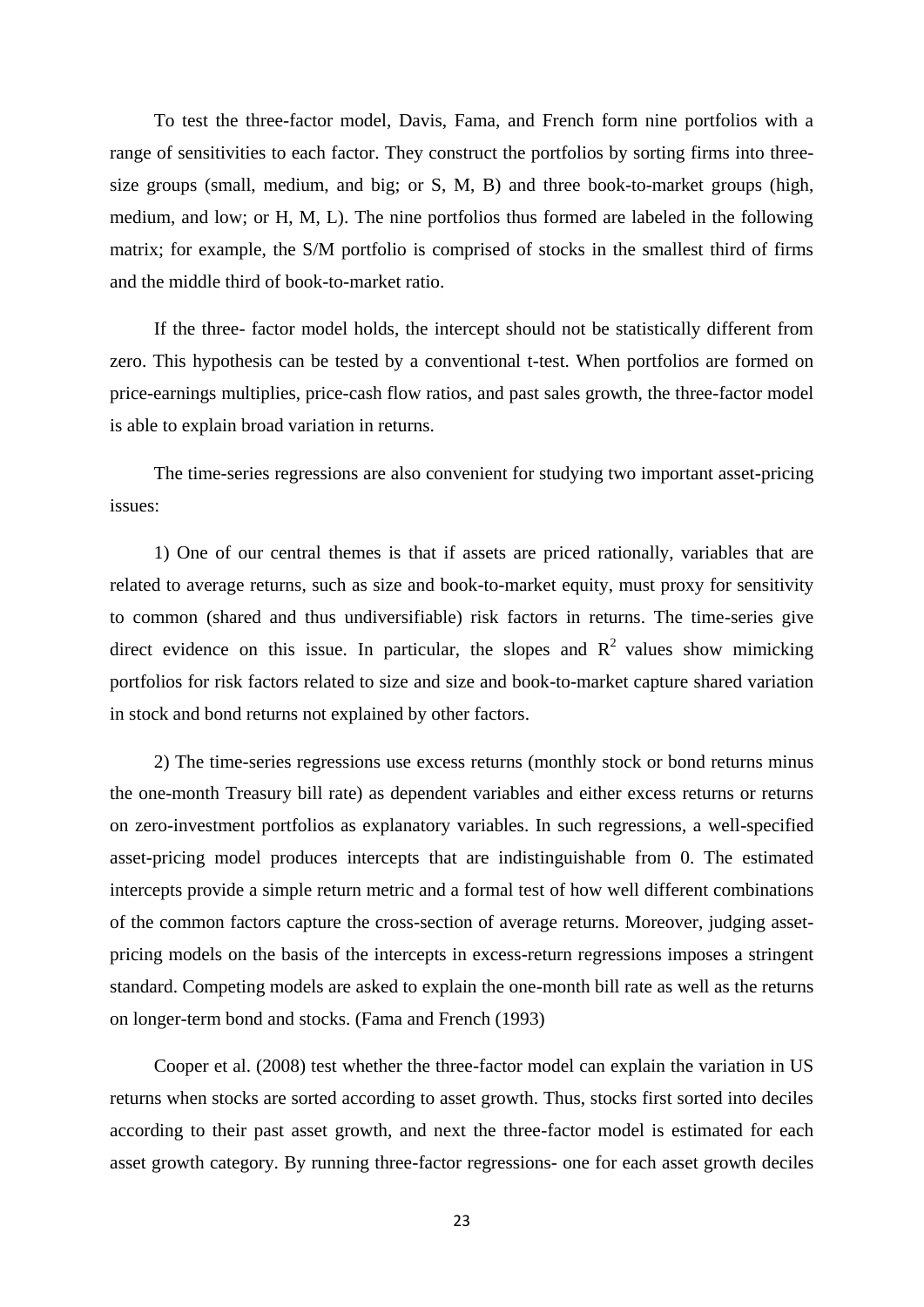Cooper discover important information on the validity of the model. Thus, the results show that low growth firms have a monthly constant term (alpha) that equals 0,24 percent. The high growth stocks have a constant that equal to -3,84, which means that it is highly significant. In other words, the three-factor model has difficulties in explaining the cross sectional return patterns in the sense that there is more than 8 percent annual return difference between low and high growth companies that is left unexplained. The explanation of the strong performance of companies with low growth is therefore something that goes beyond the three factors.

Another striking argument against the risk based view also offered by Cooper et al. (2008) is the simple observation that over the 35 year period they study, the return on the stock portfolio with the highest asset growth is below the risk free interest rate. Thus, over the period 1968-2003 the mean annual return (value-weighted) on the portfolio with the highest asset growth equals 5,2 percent, whereas the average risk free rate equals 6,3 percent. If the negative equity premium was a short lived phenomenon one could better have argued that this is a temporary phenomenon that should not disturb us. However, when we observe such a phenomenon over a long time period it is clear that returns reflect other things than risk. Moreover, if fast growing companies, which are much more risky than T-Bills, persistently produce returns that are lower than the risk free rate, the efficient market view is seriously challenged. (Risager,68)

Our research proceeds as follows. First our tests based on six portfolios formed on size and P/B. The data are from the Center for Research in Security Prices (CRSP) and Compustat, supplemented by the book equity data for NYSE stocks in Davis, Fama, and French (2000). As in Fama and French (1993), we sort stocks into two size groups, S (small, that is, NYSE, Amex (after 1962), and (after 1972) Nasdaq stocks with market capitalization below the NYSE median) and B (big, market cap above the NYSE median), and three price-to-book groups, G (growth stocks, that is, NYSE, Amex, and Nasdaq stocks in the top 30% of NYSE P/B), N (neutral, middle 40% of NYSE P/B), and V (value, bottom 30% of NYSE P/B). The intersection of these independent sorts produces six portfolios, refreshed at the end of June each year, where SG and BG are small and big growth portfolios, SN and BN are small and big neutral portfolios, and SV and BV are small and big value portfolios.

To measure risk-adjusted performance of different asset classes during different periods of business cycles we used the Sharpe ratio. The Sharpe Ratio is designed to measure the expected return per unit of risk for a *zero investment strategy*. The difference between the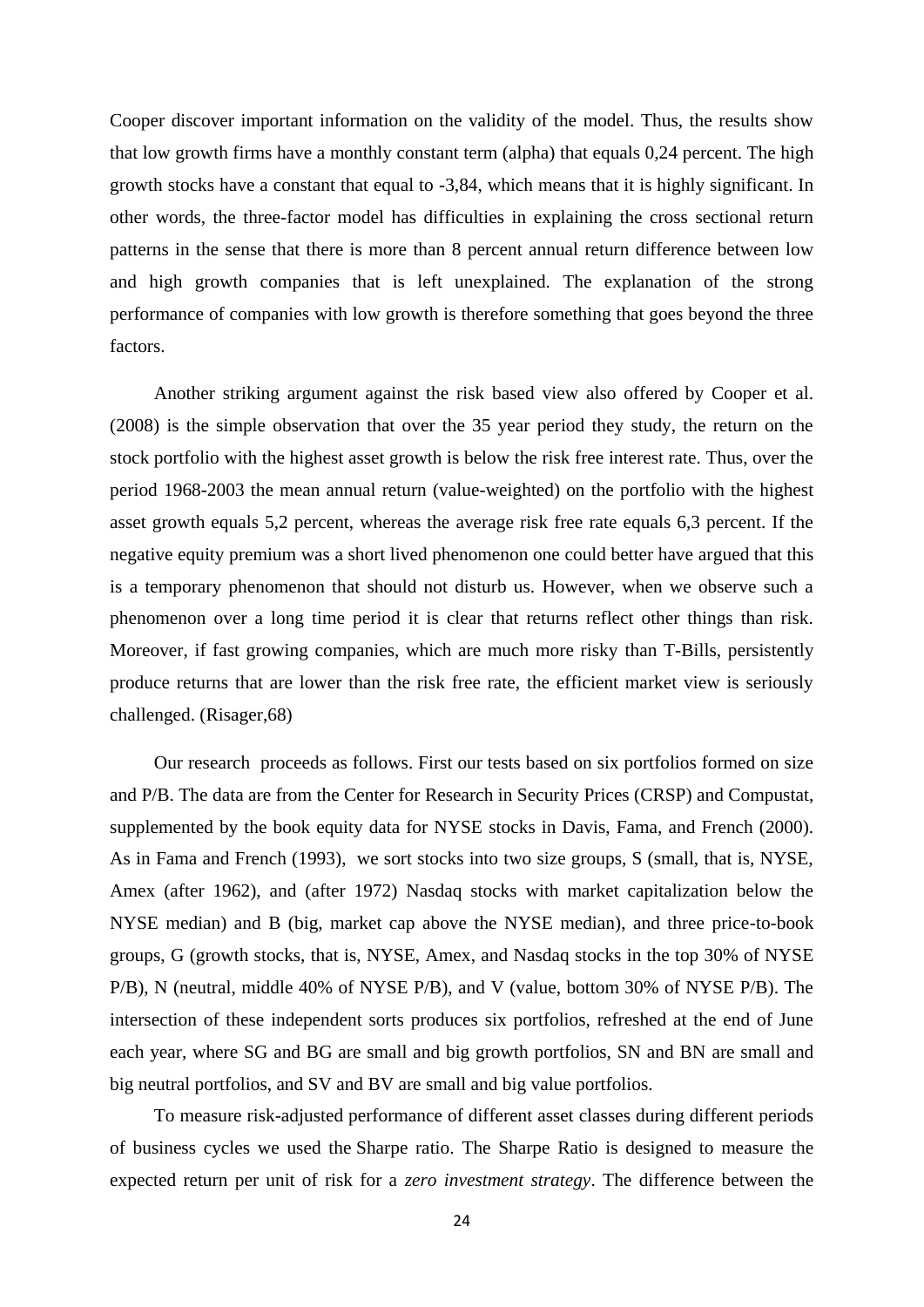returns on two investment assets represents the results of such a strategy. The Sharpe Ratio does not cover cases in which only one investment return is involved.

Clearly, any measure that attempts to summarize even an unbiased prediction of performance with a single number requires a substantial set of assumptions for justification. In practice, such assumptions are, at best, likely to hold only approximately. Certainly, the use of unadjusted historic (ex post) Sharpe Ratios as surrogates for unbiased predictions of ex ante ratios is subject to serious question. For a number of investment decisions, ex ante Sharpe Ratios can provide important inputs. When choosing one from among a set of funds to provide representation in a particular market sector, it makes sense to favor the one with the greatest predicted Sharpe Ratio, as long as the correlations of the funds with other relevant asset classes are reasonably similar. When allocating funds among several such funds, it makes sense to allocate funds such that the selection (residual) risk levels are proportional to the predicted Sharpe Ratios for the selection (residual) returns. If some of the implied net positions are infeasible or involve excessive transactions costs, of course, the decision rules must be modified. Nonetheless, Sharpe Ratios may still provide useful guidance.

Whatever the application, it is essential to remember that the Sharpe Ratio does not take correlations into account. When a choice may affect important correlations with other assets in an investor's portfolio, such information should be used to supplement comparisons based on Sharpe Ratios.

All the same, the ratio of expected added return per unit of added risk provides a convenient summary of two important aspects of any strategy involving the difference between the return of a fund and that of a relevant benchmark. The Sharpe Ratio is designed to provide such a measure. Properly used, it can improve the process of managing investments.

The Sharpe ratio is calculated by subtracting the risk-free rate from the rate of return for a portfolio and dividing the result by the standard deviation of the portfolio returns. The Sharpe ratio formula is:

$$
S{=}\frac{R{-}Rf}{\sigma}\,,
$$

where:

R - the expected portfolio return,

 $R_f$  the risk free rate,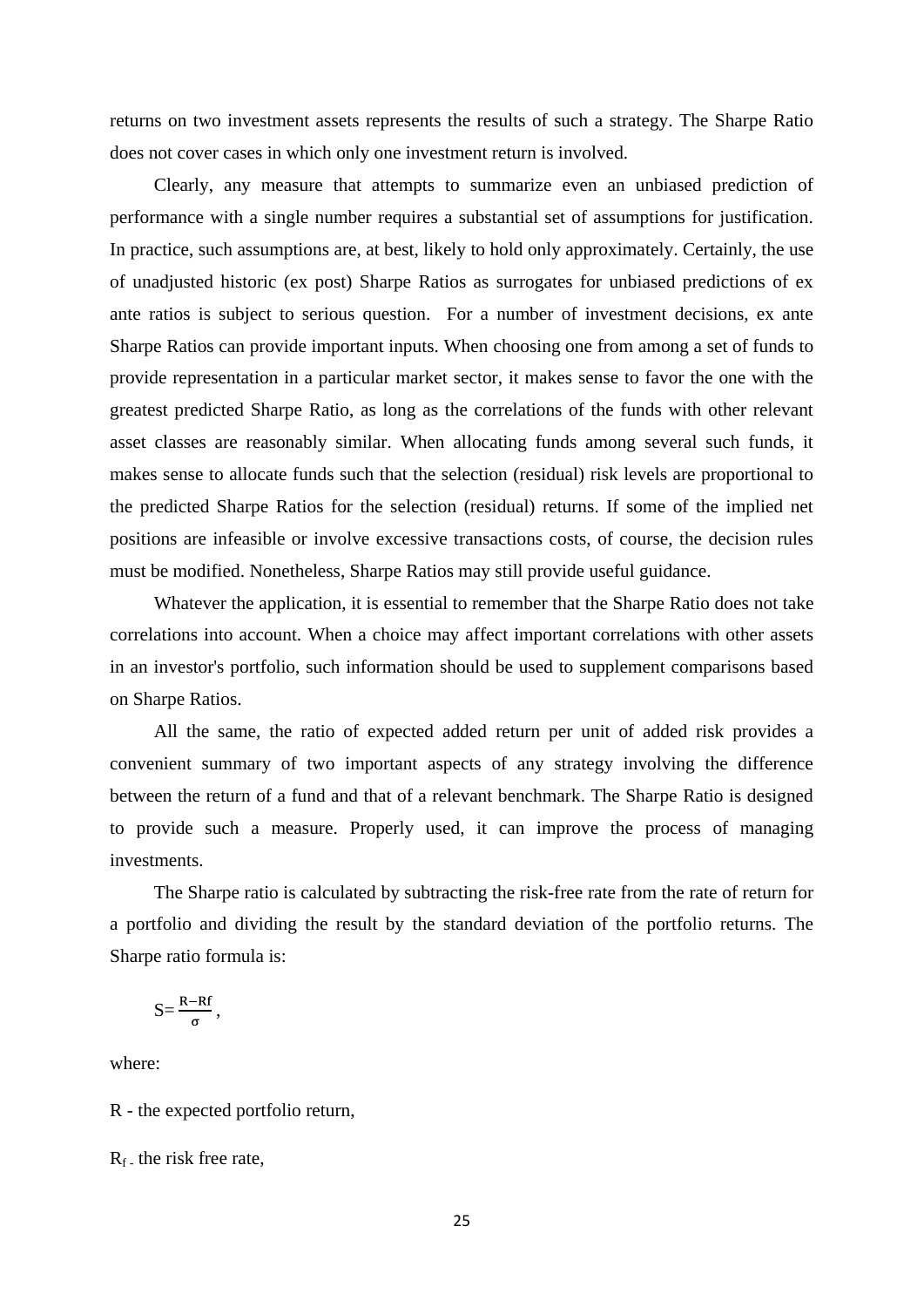σ - the portfolio standard deviation.

The Sharpe ratio tells us whether a portfolio's returns are due to smart investment decisions or a result of excess risk. This measurement is very useful because although one portfolio or fund can reap higher returns than its peers, it is only a good investment if those higher returns do not come with too much additional risk. The greater a portfolio's Sharpe ratio, the better its risk-adjusted performance has been. A negative Sharpe ratio indicates that a risk-less asset would perform better than the security being analyzed.

Using the monthly data of 6 portfolios formed on size and book-to-market<sup>2</sup> we calculated the Sharpe ratio for every portfolio. The firms in the portfolios sorted into two-size groups (small and big; or S and B) and three book-to-market groups (high, medium, and low; or H, M, L).

After that we ranked every of 6 portfolios during the bull and bear periods. Bull market begins as the market rallies from the market bottom; bear market is the precursor to the next market bottom. Another words, if the trend is up, it's a bull market. If the trend is down, it's a bear market. According to the researches in chapter 1 we define 3 bull and 3 bear market periods during the period of July 1926- December 2009.

The bull periods are following:

1) July 1926 - September 1929;

2) May 1942 – November 1961;

3) October 1974 – March 2000.

The bear periods are following:

- 1) October 1929 April 1942;
- 2) December 1961 September 1974;
- 3) April 2000 December 2009.

\_\_\_\_\_\_\_\_\_\_\_\_\_\_\_\_\_\_

<sup>2</sup> See http://www.mba.tuck.dartmouth.edu/pages/faculty/ken.french/data\_library.html. 6 Portfolios Formed on Size and Book-to-Market (2\*3).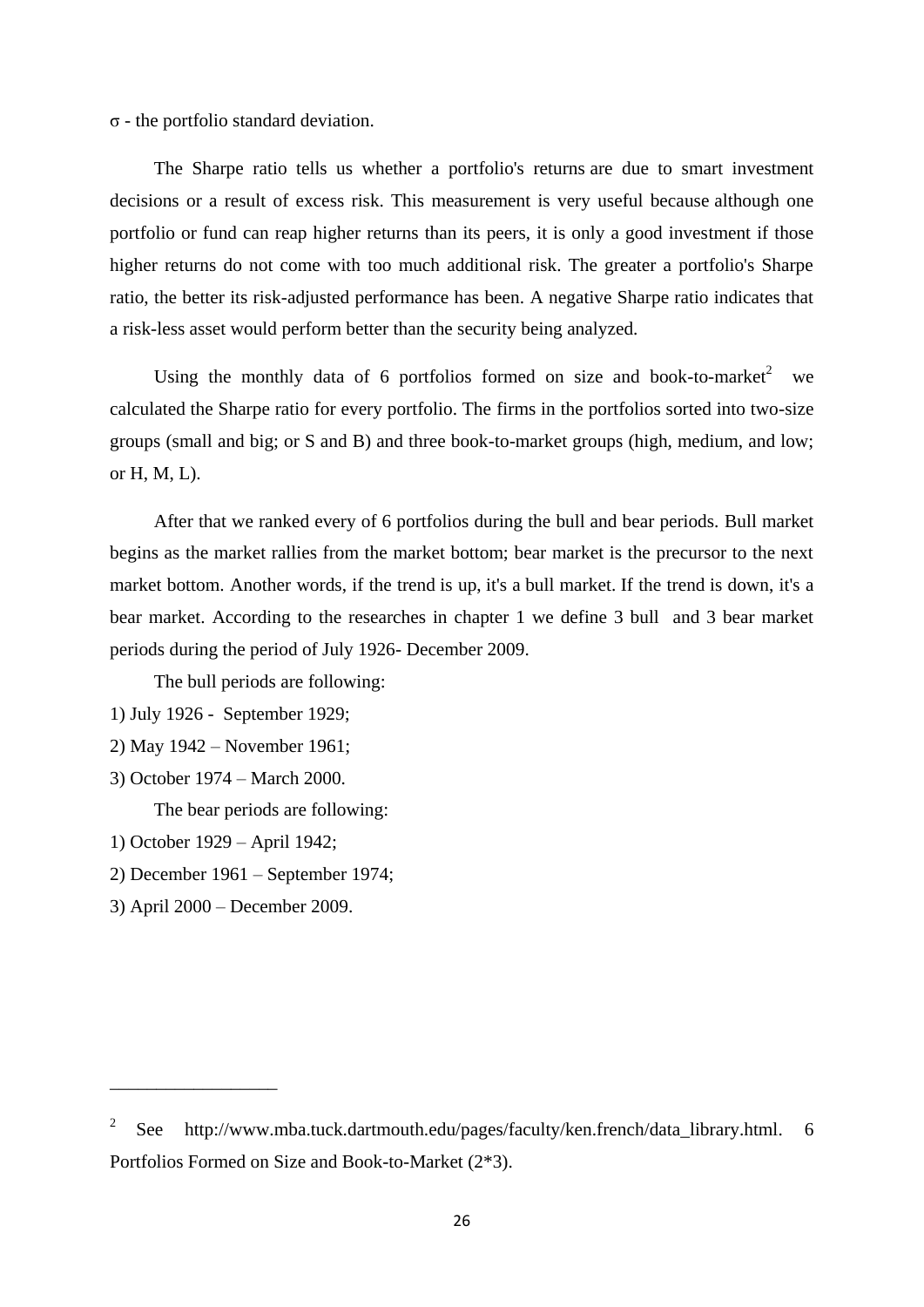| <b>Portfolios</b>                      | <b>Bull</b>  |                | Bear      |                |
|----------------------------------------|--------------|----------------|-----------|----------------|
|                                        | Sharpe ratio | Rank           | Sharpe    | Rank           |
|                                        |              |                | ratio     |                |
| <b>Small Size - Low Book-to-Market</b> | 0.186        | 6              | 0,0135    | $\overline{A}$ |
| Small Size - Medium Book-to-Market     | 0.2715       | $\overline{4}$ | 0.0558    | $\overline{2}$ |
| Small Size - High Book-to-Market       | 0,2846       |                | 0,0658    |                |
| Big Size - Low Book-to-Market          | 0,2562       | 5              | $-0,0238$ | 6              |
| Big Size - Medium Book-to-Market       | 0,2825       | $\overline{2}$ | $-0,0032$ | 5              |
| Big Size - High Book-t0-Market         | 0,2792       | 3              | 0,0368    | 3              |

The rank for every portfolio are determined in table 3.

Table 3 : Performance of 6 portfolios during bull versus bear markets.

The best performance during the bull and bear market according to the Sharpe ratio belongs to Small Size - High Book-to-Market portfolio with Sharpe ratio 0,2846 (Rank 1). Another place during the bull market takes Big Size - Medium Book-to-Market portfolio with Sharpe ratio 0,2825 (Rank 2). According to the analysis the worst performance during the bull market belongs to Small Size - Low Book-to-Market portfolio with Sharpe ratio 0,186 (Rank 6). In contrast, during the bear market first rank belongs to Small Size - High Book-to-Market portfolio with Sharpe ratio 0,0658. The worst performance during the bear market belongs to Big Size - Low Book-to-Market portfolio with Sharpe ratio -0,0238. The relative performance of 6 different portfolios during different phases of the business cycles is supposed to be different.

### **2.3 The Performance of Bonds**

During the investigation of the performance of bonds we have two analyze bond-market factors. One common risk in bond returns arises from unexpected changes in interest rates. Our proxy for this factor, TERM, is the difference between the monthly long-term government bond return (from Ibbotson Associates) and the one-month Treasury bill rate measures at the end of the previous month (from the Center for Research in Security Prices, CRSP). The bill rate is meant to proxy for the general level of expected returns on bonds, so that TERM proxies for the deviation of long-term bond returns due to shifts in interest rates.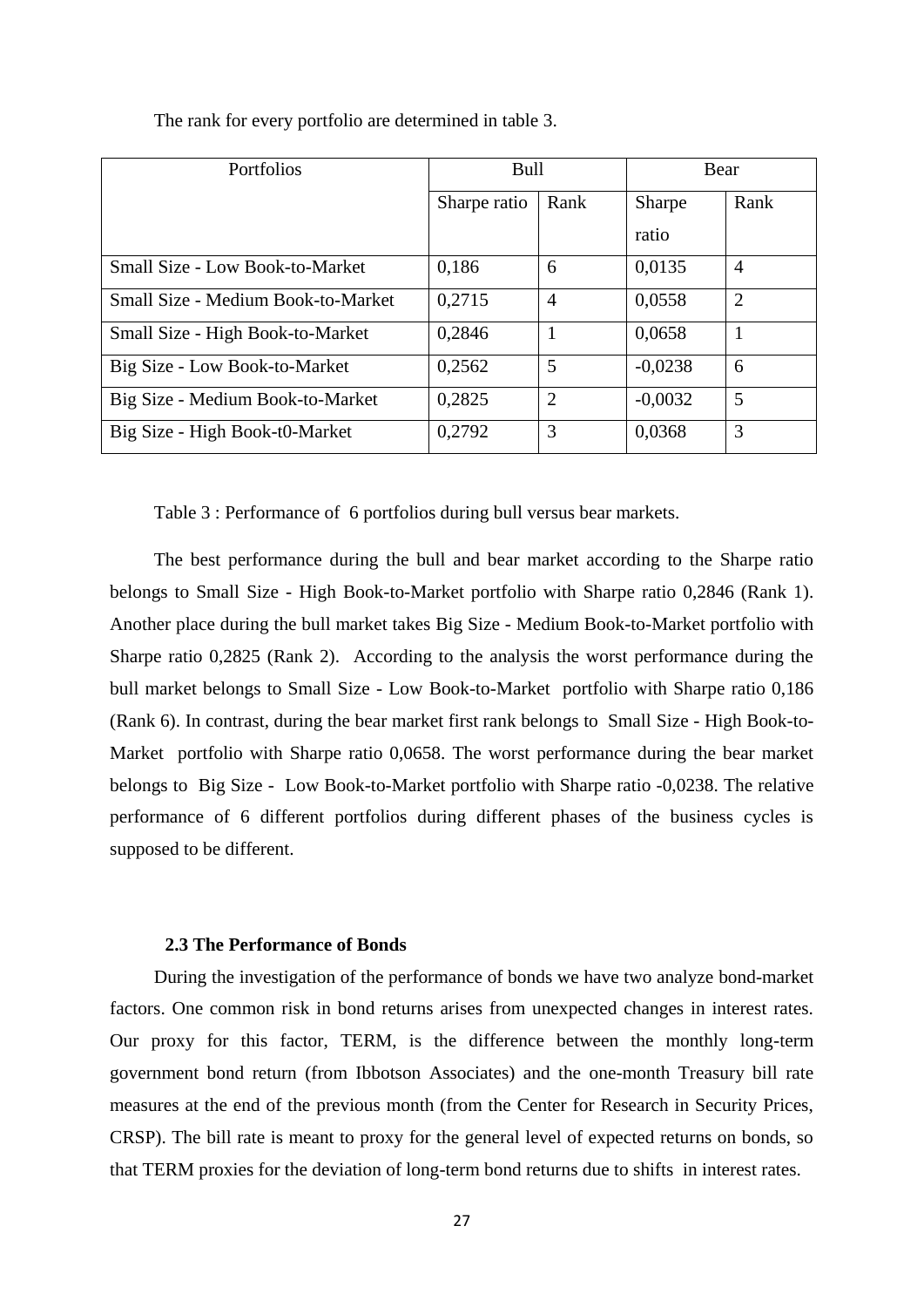For corporate bonds, shifts in economic conditions that change the likelihood of default give rise to another common factor in returns. The proxy for this default factor, DEF, is the difference between the return on a market portfolio of long-term corporate bonds (the Composite portfolio on the corporate bond module of Ibbotson Associates) and the long-term government bond return. (Fama and French (1993)

Table 4 shows that, used along as the explanatory variables in the time-series regressions, TERM and DEF capture common variation in stock and bond returns. The 25 stock portfolios produce slopes on TERM that are all more than five standard errors above 0; the smallest TERM slope for the seven bond portfolios is 18 standard errors from 0.The slopes on DEF are all more than 7.8 standard errors from 0 for bonds, and more than 3.5 standard errors from 0 for stocks.

| <b>Size</b>    | Low   | $\overline{2}$ | $\overline{\mathbf{3}}$ | $\overline{\mathbf{4}}$ | High | Low  | $\overline{2}$ | $\overline{\mathbf{3}}$ | $\overline{\mathbf{4}}$ | <b>High</b> |
|----------------|-------|----------------|-------------------------|-------------------------|------|------|----------------|-------------------------|-------------------------|-------------|
| quintile       |       |                |                         |                         |      |      |                |                         |                         |             |
|                | m     |                |                         |                         | t(m) |      |                |                         |                         |             |
| Small          | 0,93  | 0,9            | 0,89                    | 0,86                    | 0,89 | 5,02 | 5,5            | 5,95                    | 6,08                    | 6,01        |
| $\overline{2}$ | 0,99  | 0,96           | 0,99                    | 1,01                    | 0,98 | 5,71 | 6,32           | 7,29                    | 8,34                    | 6,92        |
| 3              | 0,99  | 0,94           | 0,94                    | 0,95                    | 0,99 | 6,25 | 7,1            | 7,8                     | 8,5                     | 7,6         |
| $\overline{4}$ | 0,92  | 0,95           | 0,97                    | 1,05                    | 1,03 | 6,58 | 7,57           | 8,53                    | 9,64                    | 7,83        |
| <b>Big</b>     | 0,82  | 0,82           | 0,8                     | 0,8                     | 0,77 | 7,14 | 7,6            | 8,09                    | 8,26                    | 6,84        |
|                |       | $\mathbf d$    |                         |                         |      | t(d) |                |                         |                         |             |
| Small          | 1,39  | 1,31           | 1,33                    | 1,45                    | 1,52 | 3,96 | 4,27           | 4,73                    | 5,45                    | 5,45        |
| $\overline{2}$ | 1,26  | 1,28           | 1,35                    | 1,38                    | 1,41 | 3,84 | 4,47           | 5,28                    | 6,05                    | 5,29        |
| 3              | 1,21  | 1,19           | 1,25                    | 1,24                    | 1,21 | 4,05 | 4,74           | 5,49                    | 5,89                    | 4,88        |
| $\overline{4}$ | 0,96  | 1,01           | 1,13                    | 1,21                    | 1,22 | 3,65 | 4,28           | 5,25                    | 5,89                    | 4,92        |
| <b>Big</b>     | 0,78  | 0,73           | 0,78                    | 0,83                    | 0,89 | 3,59 | 3,6            | 4,18                    | 4,56                    | 4,15        |
|                | $R^2$ |                |                         | s(e)                    |      |      |                |                         |                         |             |
| Small          | 0,06  | 0,08           | 0,09                    | 0,1                     | 0,1  | 7,5  | 6,57           | 6                       | 5,68                    | 5,95        |
| $\overline{2}$ | 0,08  | 0,1            | 0,13                    | 0,17                    | 0,12 | 6,97 | 6,09           | 5,45                    | 4,87                    | 5,69        |
| 3              | 0,1   | 0,12           | 0,15                    | 0,17                    | 0,14 | 6,38 | 5,35           | 4,86                    | 4,48                    | 5,28        |
| $\overline{4}$ | 0,11  | 0,14           | 0,17                    | 0,21                    | 0,15 | 5,63 | 5,04           | 4,57                    | 4,39                    | 5,31        |
| <b>Big</b>     | 0,13  | 0,15           | 0,16                    | 0,17                    | 0,12 | 4,61 | 4,33           | $\overline{4}$          | 3,89                    | 4,55        |

Table 4: Book-to-market equity (BE/ME) quintiles.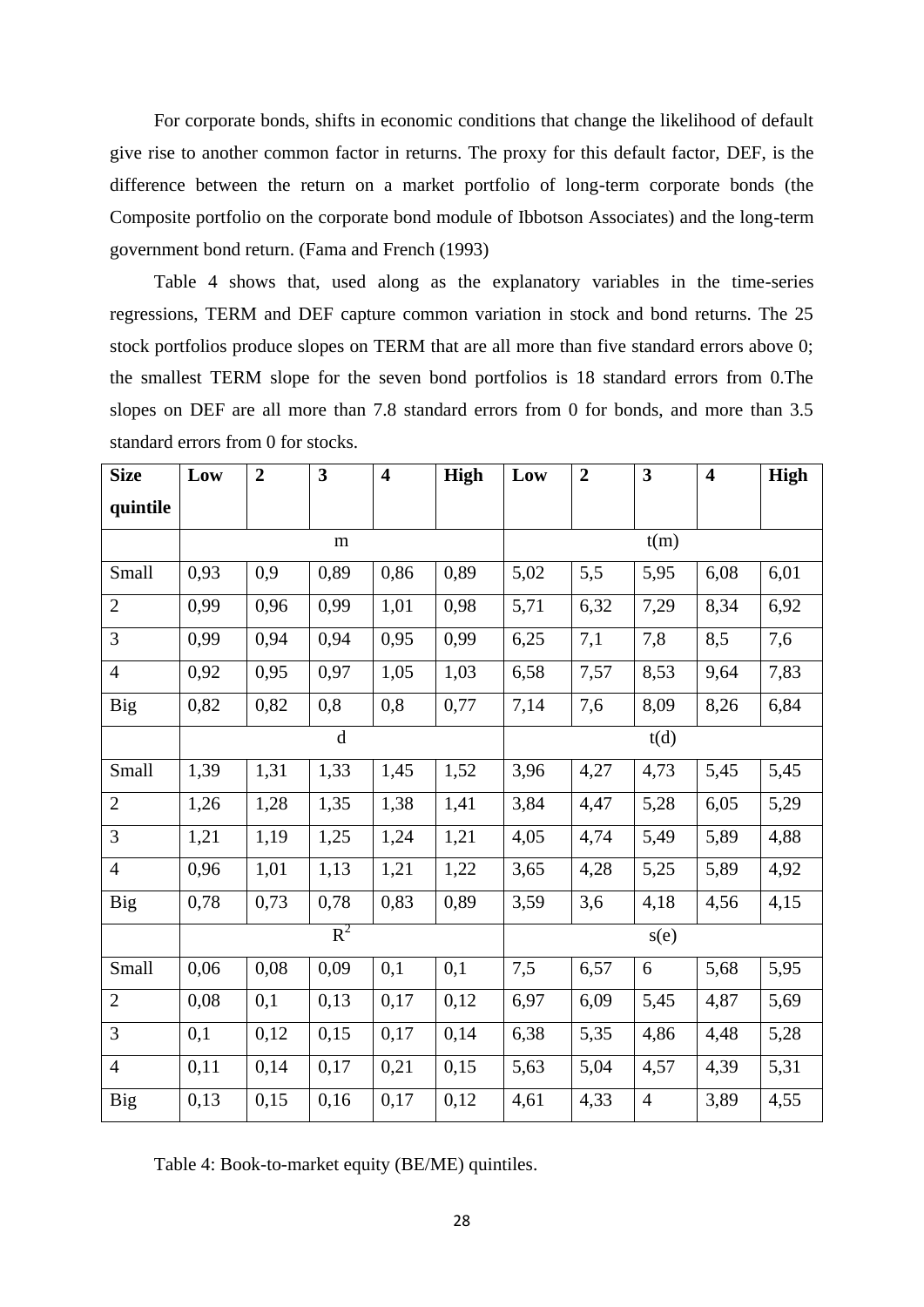The slopes on TERM and DEF allow direct comparisons of the common variation in stock and bond returns tracked by the term-structure variables. Interestingly, the common variation captured by TERM and DEF is, if anything, stronger for stocks than for bonds. Most of the DEF slopes for stocks are bigger than those for bonds. The TERM slopes for stocks (all close to 1) are similar to the largest slopes produced by bonds.

The fractions of return variance explained by TERM and DEF are higher for bonds. In the bond regression,  $R^2$  ranges from 0.49 for low-grade corporate to 0.97 and 0.98 for highgrade corporate. In contrast,  $R^2$  ranges from 0.06 to 0.21 for stocks. Thus, TERM and DEF clearly identify shared variation in stock and bond returns, but for stocks and low-grade bonds, there is plenty of variation left to be explained by stock-market factors.

There is an interesting pattern in the slopes for TERM. The slopes increase from 0.45 to 0.72 for 1-to 5-year and 6- to 10-year government, and then settle at values near 1 for four of the five long-term corporate bond portfolios. ( The low-grade portfolio LG, with a slope of 0.81, is the exception). As one would expect, long-term bonds are more sensitive than shortterm bonds to the shifts in interest rates measures by TERM. What is striking, however, is that the 25 stock portfolios have TERM slopes like those for long-term bonds. This suggests that the risk captured by TERM results from shocks to discount rates that affect long-term securities, bonds and stocks, in about the same way.

There are interesting parallels between the TERM slopes observed here and our earlier evidence that yield spreads predict bond and stock returns. In Fama and French (1989), we find that a spread of long-term minus short-term bond yields (an ex ante version of TERM) predicts stock and bond returns, and captures about the same variation through time in the expected returns on long-term bonds and stocks. We conjectured that the yield spread captures variation in a term premium for discount-rate changes that affect all long-term securities in about the same way. The similar slopes on TERM for long-term bonds and stocks observed here seem consistent with that conjecture.

The pattern in the DEF slopes in table 4 is also interesting. The returns on small stocks are more sensitive to the risk captured by DEF than the returns on big stocks. The DEF slopes for stocks tend to be larger than those for corporate bonds, which are large than those for governments. DEF thus seems to capture a common "default" risk in returns that increases from government bonds to corporate, from bonds to stocks, and from big stocks to small stocks. Again, there is an interesting parallel between this pattern in the DEF slopes and similar pattern observed in Fama and French in time-series regressions of stock and bond returns on an ex ante version of DEF ( a spread of low-grade minus high-grade bond yields).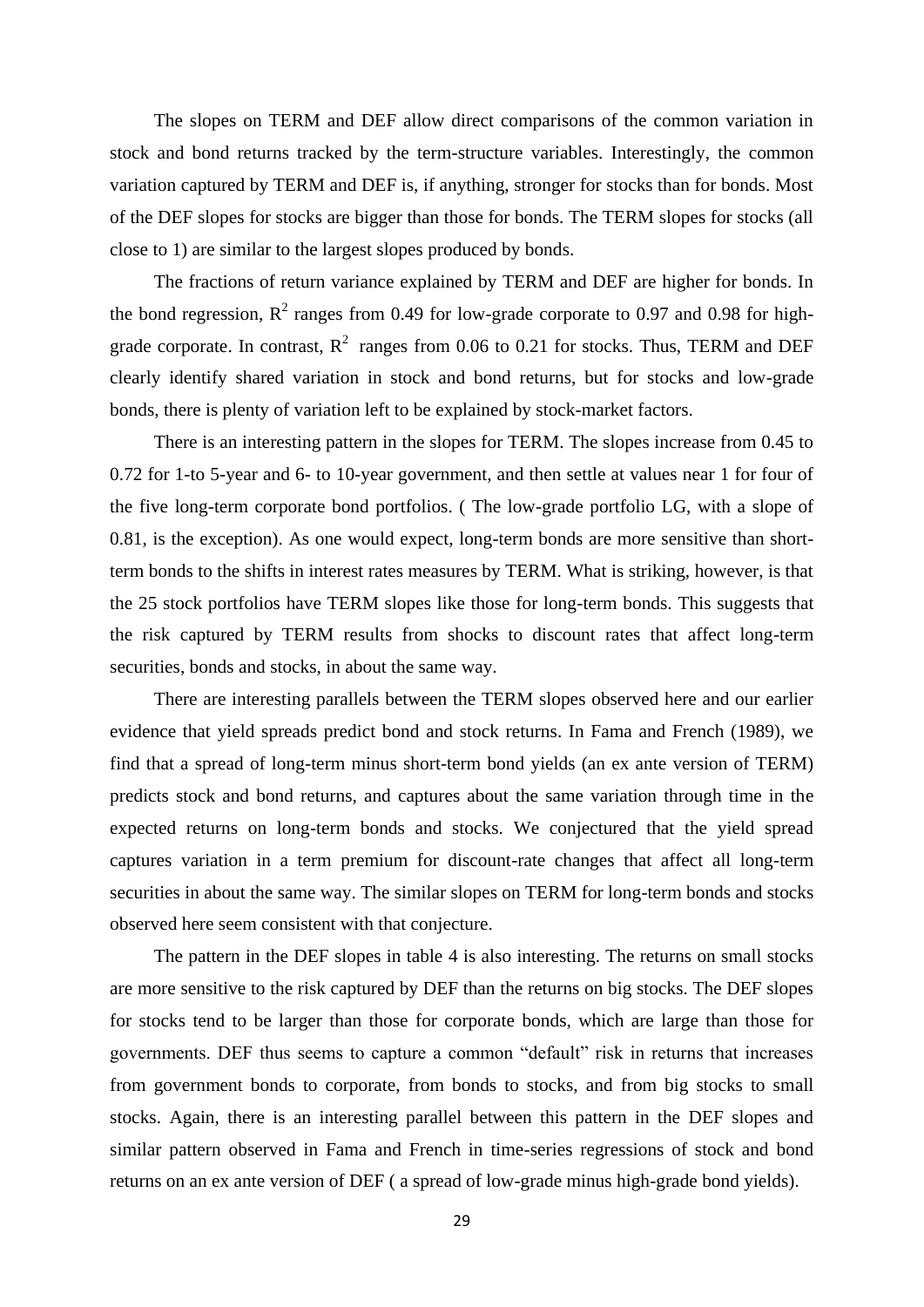Given the negative relation between size and the slopes on DEF in table 6, it is easy to say why the DEF slopes work well in cross-section return regressions for size portfolios.

Our time-series regressions suggest, that DEF cannot explain the size effect in average stock returns. In the time-series regressions, the average premium for a unit of DEF slope is the mean of DEF, a tiny 0.02% per month. The average TERM returns is only 0.06% per month. As a result, we shall see that the intercepts in the regressions of stock returns on TERM an DEF leave strong size and book-to-market effects in average returns. We shall also find that when the stock market factors are added to the regressions, the negative relation between size and the DEF slopes in table 4 disappears.

#### **2.4 Investigation of Performance of 30 Industries**

Industry analysis is important in the investigation of market cycles. Performance can vary widely across industries. Industry groups exhibit considerable dispersion in their stock market performance.

Although we know what we mean by an "industry", it can be difficult in practice to decide where to draw the line between one industry and another. There is a substantial variation within this group by size, focus, and region, and one might well be justified in further dividing the industries into distinct subindustries.

Three factors will determine the sensitivity of a firm's earnings to the business cycle. First is the sensitivity of sales. Necessities will show little sensitivity to business conditions. Examples of industries in this group are food, drugs, and medical services. Other industries with low sensitivity are those for which income is not a crucial determinant of demand. Tobacco products are an example of this type of industry. Another industry in this group is movies, because consumers tend to substitute movies for more expensive sources of entertainment when income levels are low. In contrast, firms in industries such as a machine tools, steel, autos, and transportation are highly sensitive to the state of the economy. (Bodie, Kane, and Marcus (2008, page 586)

The second factor determining business cycle sensitivity is operating leverage, which refers to the division between fixed and variable costs. (Fixed costs are those the firm incurs regardless of its production levels. Variable costs are those that rise or fall as the firm produces more or less product.) Firms with greater amounts of variable as opposed to fixed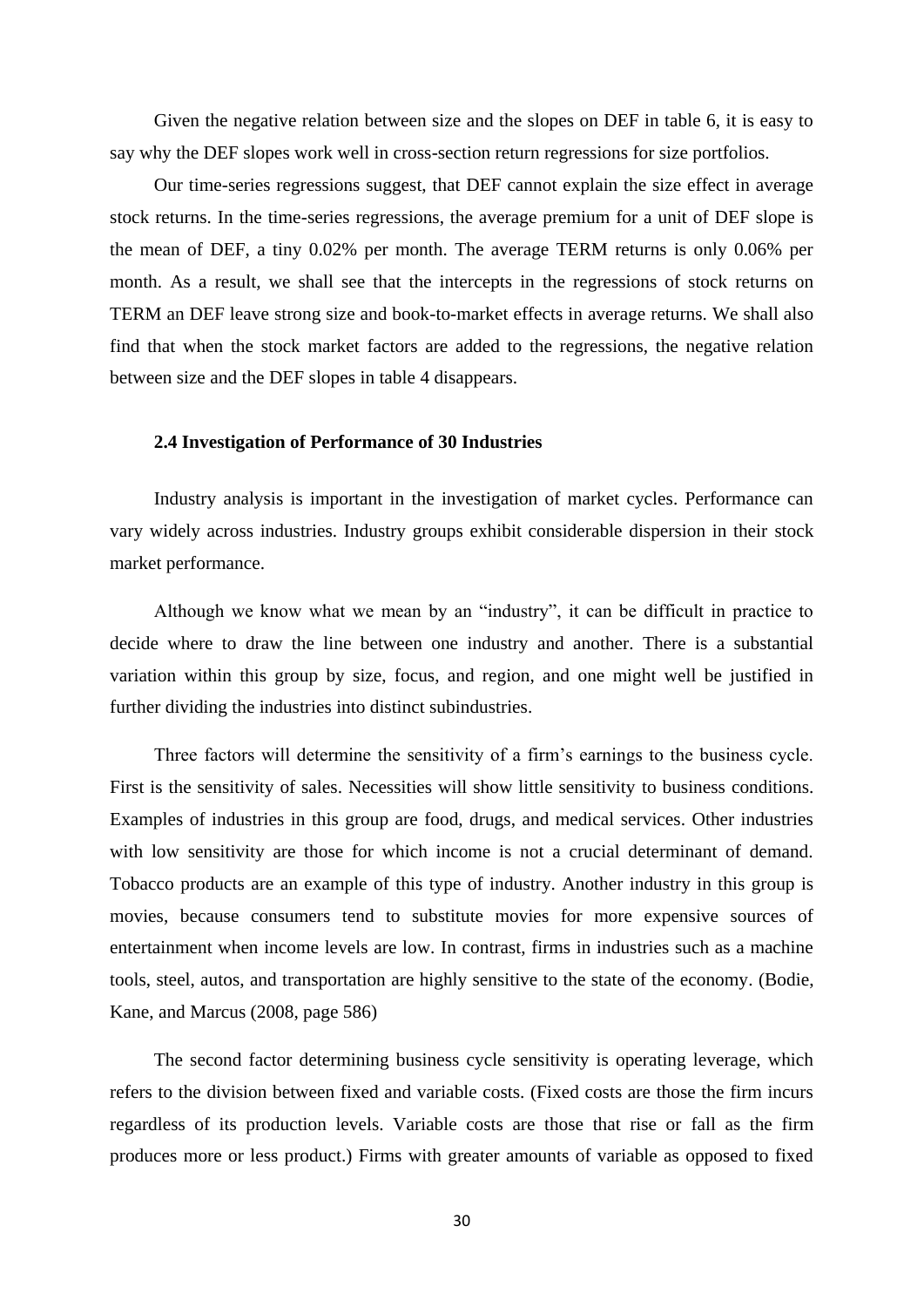costs will be less sensitive to business conditions. This is because in economic downturns, these firms can reduce costs as output falls in response to falling sales. Profit for firms with high fixed costs will swing more widely with sales because costs do not move to offset revenue variability. Firms with high fixed costs are said to have high operating leverage, as small swings in business conditions can have large impacts on profitability. (Bodie, Kane, and Marcus (2008, page 587)

One way that we think about the relationship between industry analysis and the business cycle is the notion of sector rotation or industry rotation. The idea is to shift the portfolio more heavily into industry or sector groups that are expected to outperform based on one's assessment of the state of the business cycle. Near the peak of business cycle, the economy might be overheated with high inflation and interest rates, and price pressures on basic commodities. This might be a good time to invest in firms engaged in natural resource extraction and processing such as minerals or petroleum.

Following a peak, when the economy enters a contraction or recession, one would expect defensive industries that are less sensitive to economic conditions, for example, pharmaceuticals, food, and other necessities, to be the best performers. At the height of the contraction, financial firms will be hurt by shrinking loan volume and higher default rates. Toward the end of the recession, however, contractions induce lower inflation and interest rates, which favor financial firms.

At the trough of a recession, the economy is poised for recovery and subsequent expansion. Firms might thus be spending on purchases of new equipment to meet anticipated increases in demand. This, then, would be a good time to invest in capital goods industries, such as equipment, transportation, or construction.

Finally, in an expansion, the economy is growing rapidly. Cyclical industries such as consumer durables and luxury items will be most profitable in this stage of the cycle. Banks might also do well in expansions, since loan volume will be high and default exposure low when the economy is growing rapidly.

Using the monthly data of 30 industry portfolios we calculated the Sharpe ratio for every portfolio. The rank for every portfolio are determined in table 5.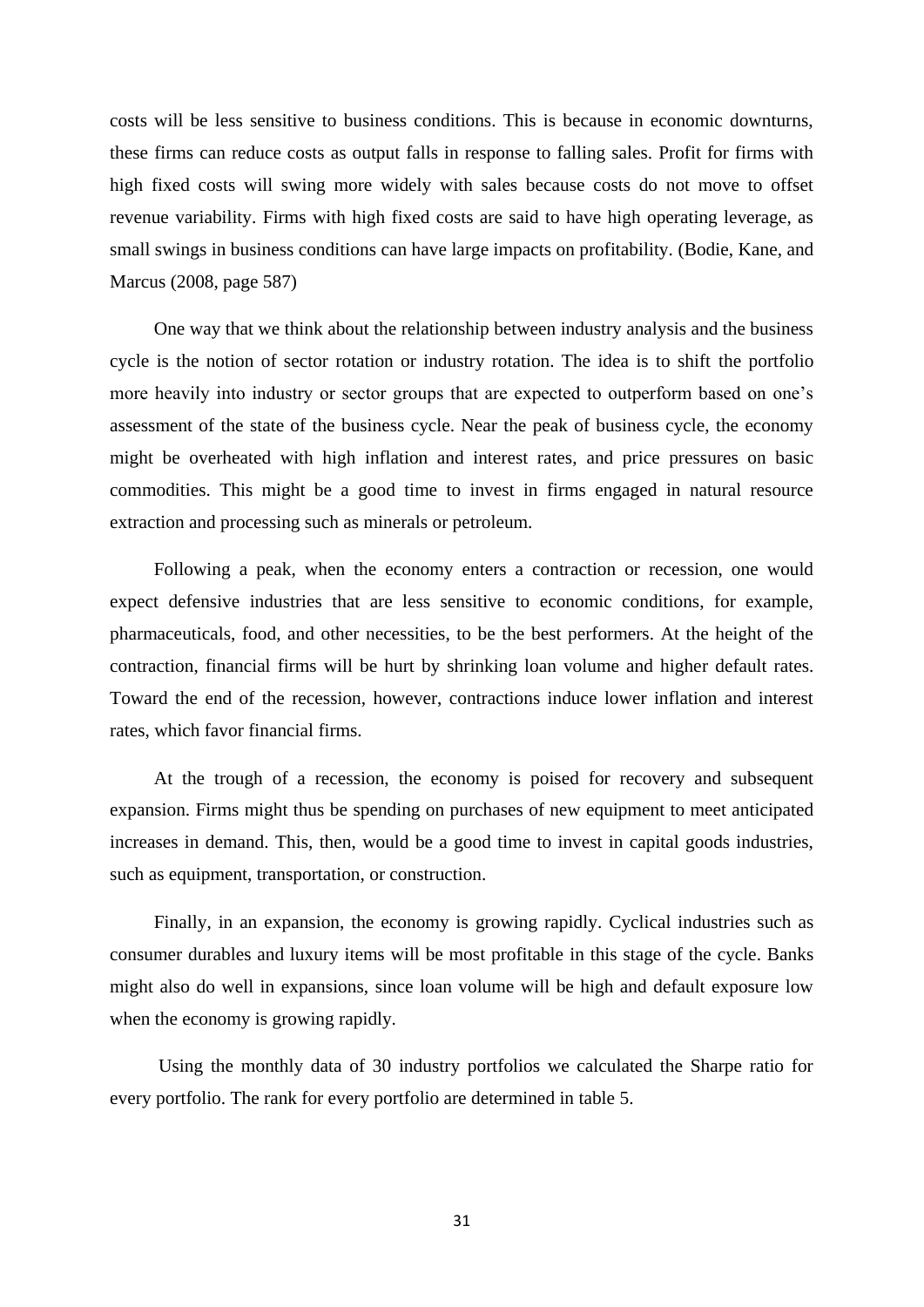| Industry                    | Bull   |                | Bear         |                |  |
|-----------------------------|--------|----------------|--------------|----------------|--|
|                             | Sharpe | Rank           | Sharpe ratio | Rank           |  |
|                             | ratio  |                |              |                |  |
| Food                        | 0,2664 | $\overline{7}$ | 0,0187       | 13             |  |
| Beer                        | 0,2377 | 10             | 0,0273       | 9              |  |
| Smoke                       | 0,2029 | 19             | 0,0819       | $\overline{3}$ |  |
| Games                       | 0,2076 | 15             | 0,0042       | 20             |  |
| <b>Books</b>                | 0,2681 | 6              | $-0,0595$    | 30             |  |
| Household                   | 0,2168 | 14             | 0,0058       | 18             |  |
| Clothes                     | 0,1631 | 25             | 0,0147       | 16             |  |
| Health                      | 0,2502 | 8              | 0,0161       | 15             |  |
| Chemicals                   | 0,2072 | 16             | 0,0334       | 6              |  |
| <b>Textiles</b>             | 0,159  | 26             | 0,0251       | 10             |  |
| Constructions               | 0,2003 | 20             | 0,0014       | 21             |  |
| <b>Steel</b>                | 0,1663 | 24             | 0,0175       | 14             |  |
| <b>Fabric Production</b>    | 0.1982 | 21             | 0,031        | $\overline{7}$ |  |
| <b>Electronic Equipment</b> | 0,2454 | 9              | 0,0087       | 17             |  |
| Automobiles                 | 0,2066 | 17             | 0,022        | 12             |  |
| Carry                       | 0,1975 | 22             | 0,0307       | 8              |  |
| <b>Minerals</b>             | 0,1071 | 30             | 0,0764       | $\overline{4}$ |  |
| Coal                        | 0,1384 | 29             | 0,0821       | $\overline{2}$ |  |
| Oil                         | 0,2054 | 18             | 0,05         | $\overline{5}$ |  |
| <b>Utilities</b>            | 0,2957 | $\mathbf{1}$   | $-0,0319$    | 28             |  |
| Telecommunication           | 0,2925 | $\overline{2}$ | $-0,0491$    | 29             |  |
| <b>Services</b>             | 0,2771 | 3              | $-0,0245$    | 27             |  |
| <b>Bus Equipment</b>        | 0,2744 | $\overline{4}$ | $-0,0212$    | 26             |  |
| Paper                       | 0,2197 | 13             | 0,0232       | 11             |  |
| Transportation              | 0,1757 | 23             | 0,127        | $\mathbf{1}$   |  |
| Wholesale                   | 0,1568 | 28             | $-0,0024$    | 24             |  |
| Retail                      | 0,2333 | 11             | $-0,0006$    | 23             |  |
| Meals                       | 0,2199 | 12             | 0,0049       | 19             |  |
| Finance                     | 0,2734 | 5              | $-0,0146$    | 25             |  |
| Other                       | 0,1577 | 27             | 0,0006       | 22             |  |

Table 5. Performance of 30 industry during bull versus bear markets.

Following the data of the table 5 the best performance during the bull markets belongs to Utilities, Telecommunication, Services, Bus Equipment and Finance with Sharp ratios 0,2957; 0,2925; 0,2771; 0,2744 and 0,2734 accordantly (Rank1, Rank 2, Rank 3, Rank 4, Rank 5). At the same time, during the bear markets the leading positions takes following industries: Transport, Coal, Smoking production, Minerals and Oil production with Sharpe ratios 0,127; 0,0821; 0,0819; 0,0764 and 0,05 accordantly (Rank 1, Rank 2, Rank 3, Rank 4, Rank 5). The worst performances during bull markets belongs to Coal and Minerals industries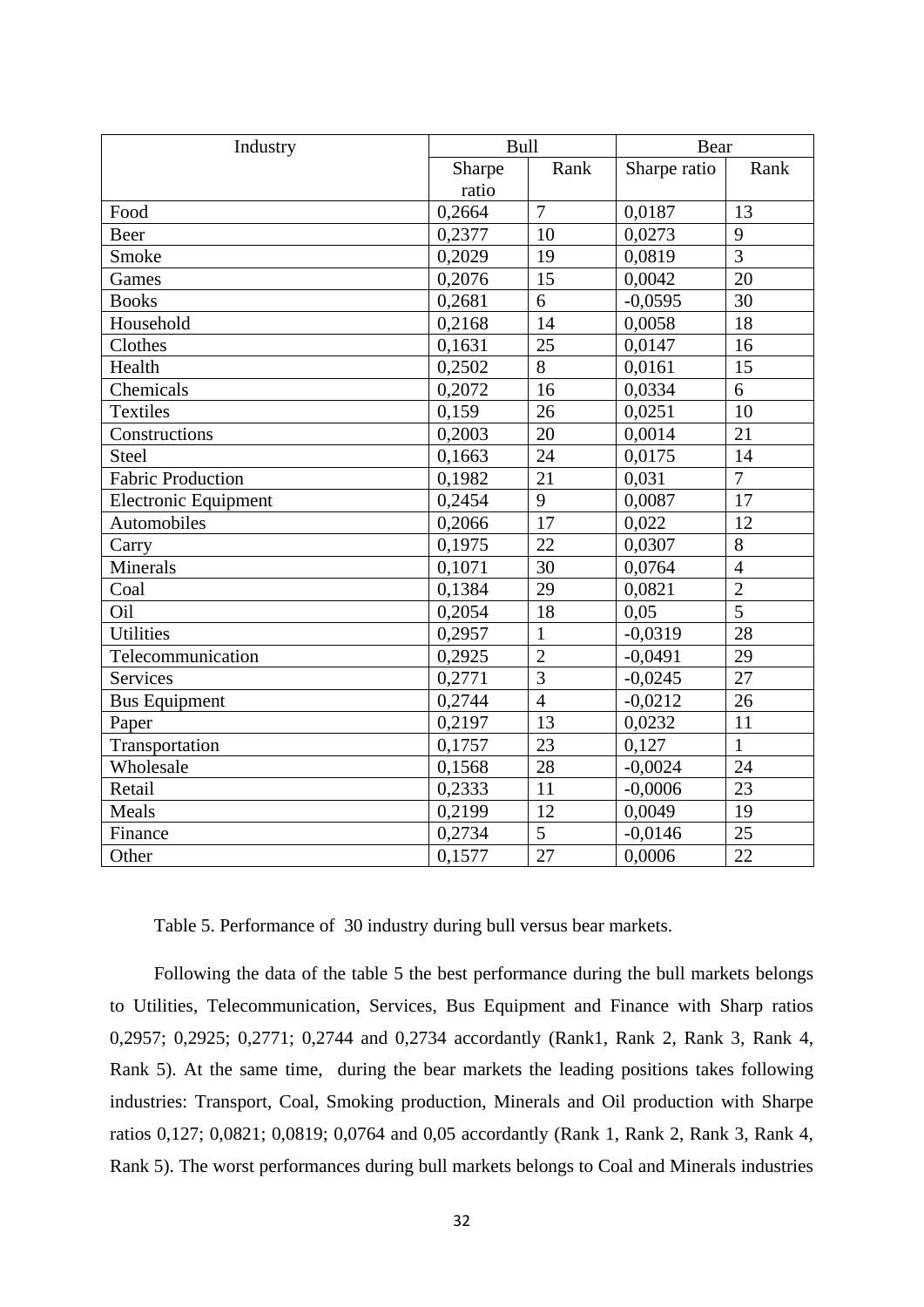with meaning of Sharpe ratios 0,1384 and 0,1071 accordantly (Rank 29, Rank 30). We can see, that during bear market these industries have their best performance.

The worst performances during bear markets go to Utilities, Telecommunication an Books industries with sharp ratios -0,0319; -0,0491 and -0,0595 accordantly (Rank 28, rank 29, Rank 30). It is like the best performance during bull markets.

According to the research of the performance of 30 industries of the U.S. market the best performance of several industries during the bull markets equal to the worst performance during the bear markets and, in contrast, the worst performance during the bull markets equal to the best performance during the bear markets.

We can also see, that such industries as Constructions, Games, Housholdes, Meals and others leaves on the same rank during bull and bear markets.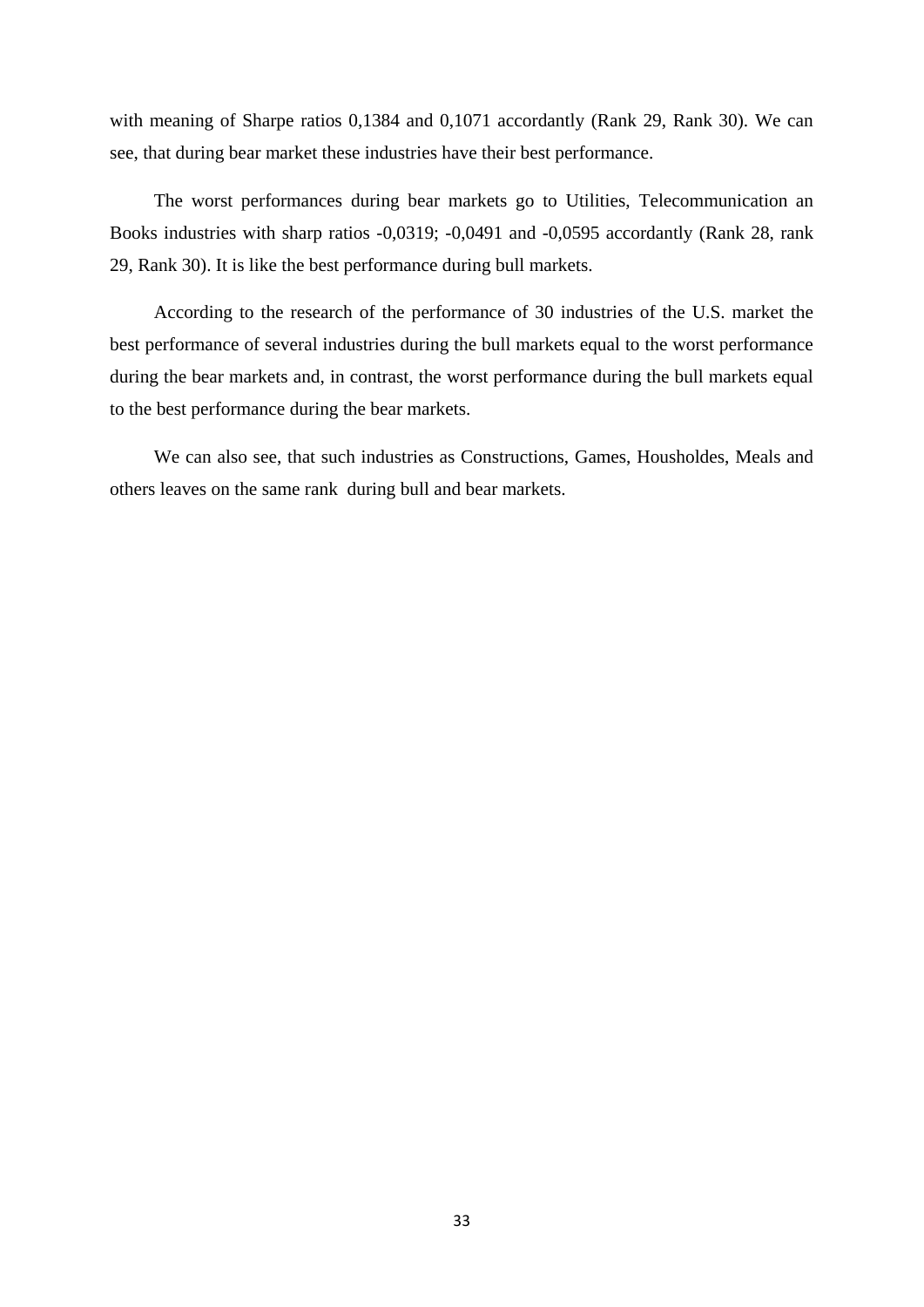### **Conclusions**

During the research the author demonstrated the historical performance of different asset classes during different periods of stock market (bull and bear markets). Previous studies on the dynamics of economic activity were analyzed during the investigation. Using the dataset of stock market returns during 1926-2009 we found a rather strong regularity in the length of the cycle. It was determined and measured so called "business cycles" and found turning points of market upswings and downswings during the period of 1926-2009. The start date of the first downtrend is October 1929 and the end date of the downtrend is April 1942; the start date of the first uptrend is May 1942 and the end date is November 1961; the start date of the second downtrend is December 1961 and the end date is September 1974; the start date of the second uptrend is October 1974 and the end date is March 2000.

In chapter 2 the investigation of different asset classes during the period from 1926 to 2009 took place. During the research we used the data from the library of Fama and French, the portfolios include all NYSE, AMEX, and NASDAQ firms with the necessary data. We then divide the total historical period into subperiods of stock market upswings and downswings and present the descriptive statistics of upswings and downswings.

During the analysis of the relative performance of different asset classes the empirical performance of the Sharpe and the three-factor model were used.

One way that we think about the relationship between industry analysis and the business cycle is the notion of industry or sector rotation. Sector rotation is an investment strategy involving the movement of money from one industry sector to another in an attempt to beat the market.